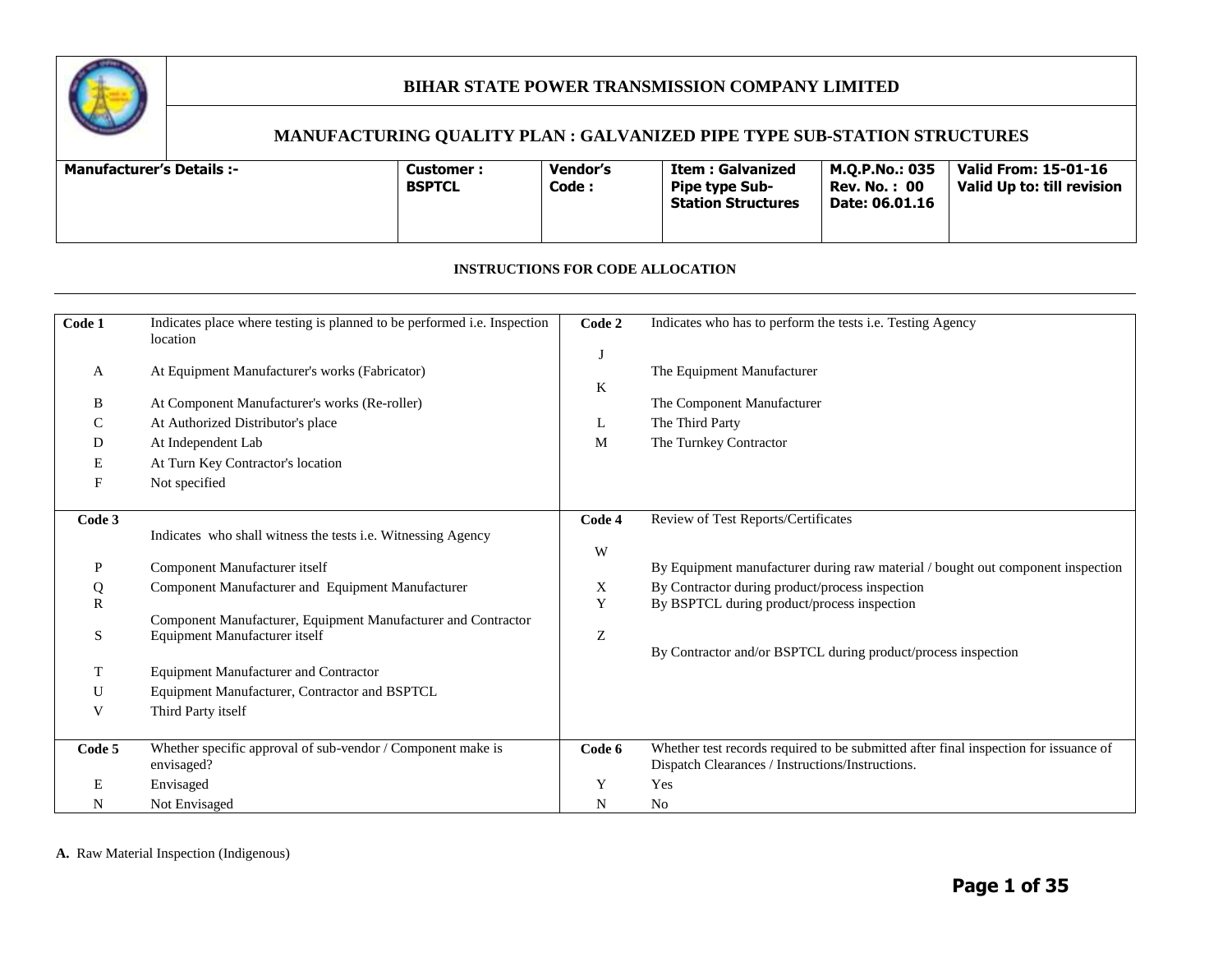

| Sr.<br>No. | Components/<br>Operation &<br><b>Description of Test</b> | Type of<br><b>Check</b>                            | Quantum of Check /<br><b>Sampling with basis</b>                                                                                                                                                  | Reference<br>document<br>for Testing                                                          | Acceptance<br><b>Norms</b>                                                                                                                                      | <b>Format</b> of<br><b>Record</b>                                 | <b>Applicable Codes</b> |                |              |                |                     | <b>Remarks</b> |                                                                                                                                                                                                                      |
|------------|----------------------------------------------------------|----------------------------------------------------|---------------------------------------------------------------------------------------------------------------------------------------------------------------------------------------------------|-----------------------------------------------------------------------------------------------|-----------------------------------------------------------------------------------------------------------------------------------------------------------------|-------------------------------------------------------------------|-------------------------|----------------|--------------|----------------|---------------------|----------------|----------------------------------------------------------------------------------------------------------------------------------------------------------------------------------------------------------------------|
| 1.1        | <b>Structural Steel</b><br>(Sections, Plates, Bars)      |                                                    |                                                                                                                                                                                                   |                                                                                               |                                                                                                                                                                 |                                                                   | $\mathbf{1}$            | $\overline{2}$ | $\mathbf{3}$ | $\overline{4}$ | 5<br>$\overline{E}$ | 6              | Structural Steel to be procured from<br>BSPTCL approved Sources. For re-<br>rollers specific approval of BSPTCL is<br>to be ensured and Dispatch Clearances /<br>Instructions for every lot at re-roller's<br>works. |
| 1.1.1      | <b>Mechanical Properties</b>                             |                                                    |                                                                                                                                                                                                   |                                                                                               |                                                                                                                                                                 |                                                                   |                         |                |              |                |                     |                |                                                                                                                                                                                                                      |
| (a)        |                                                          | <b>Test For</b><br>Ultimate<br>Tensile<br>Strength | 2 - Samples for<br>cast/heat size up to<br>100 MT<br>3 - Samples for cast<br>/heat size between<br>100-200 MT<br>4 - Samples for<br>cast/heat size over<br>200 MT                                 | IS:<br>2062:2011<br>Grade E250A<br><b>BSPTCL</b><br>Specn.<br>IS:<br>2062:2011<br>Grade E350A | $410$ N/mm <sup>2</sup><br>(Min.)<br>490 N/mm <sup>2</sup><br>(Min)                                                                                             | Manufacture<br>r's format of<br>record<br><b>BSPTCL</b><br>Report | $\mathbf{A}$            | J              | S.           | $\overline{z}$ |                     | $\mathbf N$    |                                                                                                                                                                                                                      |
| (b)        |                                                          | <b>Yield Stress</b>                                | 2 - Samples for<br>cast/heat size up to<br>100 MT<br>3 - Samples for<br>cast/heat size<br>between 100-200<br><b>MT</b><br>4 - Samples for<br>cast/heat size over<br>200 MT as per<br>IS 2062:2011 | IS:<br>2062:2011<br>Grade E250<br>A &<br><b>BSPTCL</b><br>Specn.                              | $i)$ <20mm thick<br>$250$ N/mm <sup>2</sup> min<br>ii) 20to40 mm<br>thick<br>240 N/mm <sup>2</sup> Min.<br>$iii) > 40$ mm thick<br>$230$ N/mm <sup>2</sup> min. | <b>BSPTCL</b><br>Report                                           | $\mathbf{A}$            | J              | S.           | $\overline{z}$ |                     | $\mathbf N$    |                                                                                                                                                                                                                      |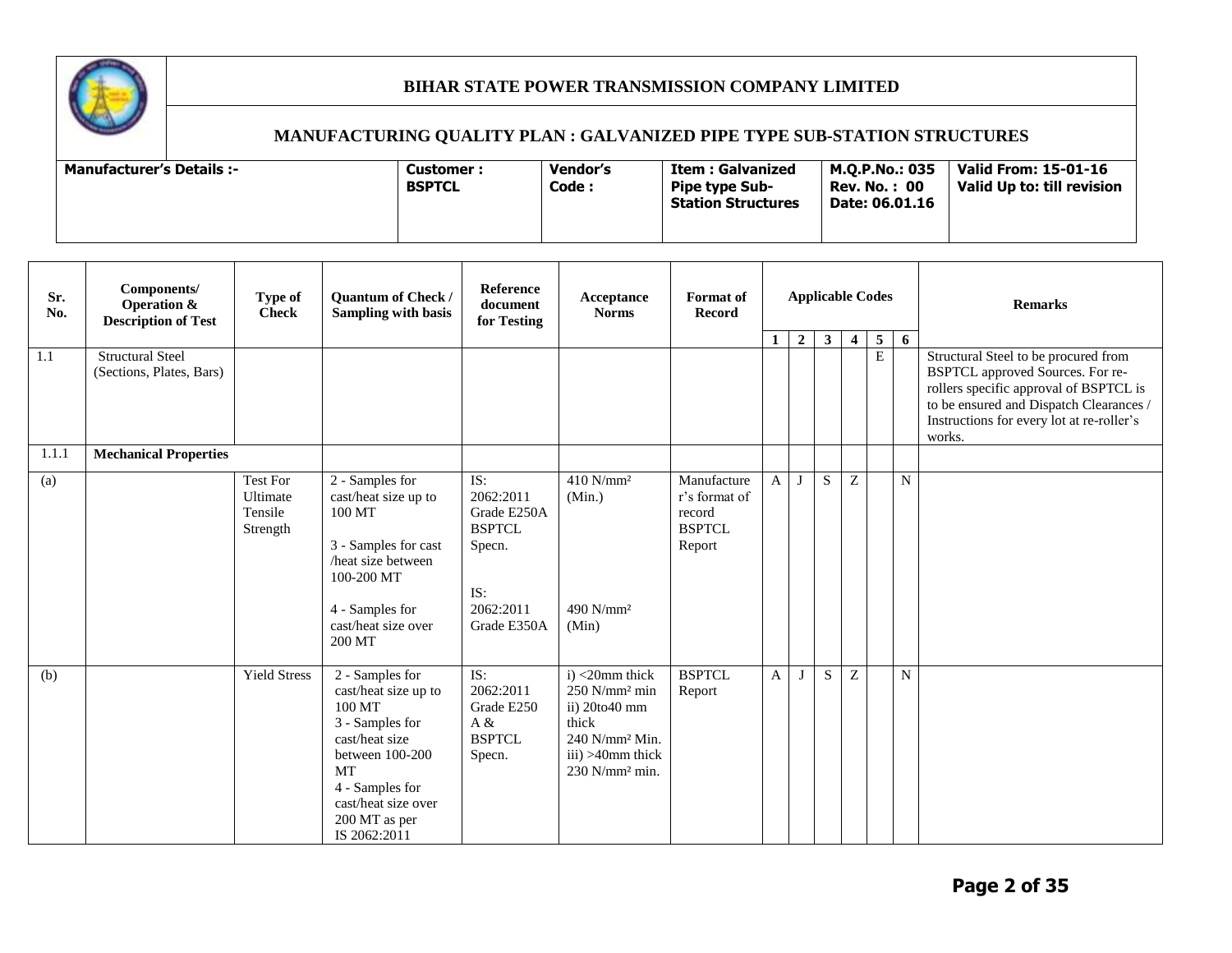

| <b>Manufacturer's Details :-</b> | Customer :<br><b>BSPTCL</b> | Vendor's<br>Code : | Item : Galvanized<br><b>Pipe type Sub-</b><br><b>Station Structures</b> | M.O.P.No.: 035<br><b>Rev. No.: 00</b><br>Date: 06.01.16 | Valid From: 15-01-16<br>Valid Up to: till revision |
|----------------------------------|-----------------------------|--------------------|-------------------------------------------------------------------------|---------------------------------------------------------|----------------------------------------------------|
|----------------------------------|-----------------------------|--------------------|-------------------------------------------------------------------------|---------------------------------------------------------|----------------------------------------------------|

| Sr.<br>No. | Components/<br>Operation &<br><b>Description of</b> | Type of<br><b>Check</b>                                  | <b>Quantum of Check /</b><br><b>Sampling with basis</b>                                                                                                                        | Reference<br>document for<br><b>Testing</b>                                                                          | <b>Acceptance Norms</b>                                                                                                                                                                                              | <b>Format</b> of<br><b>Record</b> | <b>Applicable Codes</b> |                |              |                           |   | <b>Remarks</b> |  |
|------------|-----------------------------------------------------|----------------------------------------------------------|--------------------------------------------------------------------------------------------------------------------------------------------------------------------------------|----------------------------------------------------------------------------------------------------------------------|----------------------------------------------------------------------------------------------------------------------------------------------------------------------------------------------------------------------|-----------------------------------|-------------------------|----------------|--------------|---------------------------|---|----------------|--|
|            | <b>Test</b>                                         |                                                          |                                                                                                                                                                                | IS: 2062:2011<br>Grade E 350 A<br>&<br><b>BSPTCL</b> Specn.                                                          | below 20 mm min<br>350 N/mm <sup>2</sup><br>20-40 mm<br>min 330 $N/mm^2$<br>above 40 mm<br>$min$ 320 N/ $mm2$                                                                                                        |                                   | $\mathbf{1}$            | $\overline{2}$ | $\mathbf{3}$ | $\overline{4}$            | 5 | 6              |  |
| (c)        |                                                     | Percentage<br>Elongation at<br>5.65 $\sqrt{\text{Area}}$ | 2 - Samples for cast/heat size<br>up to 100 MT<br>3 - Samples for cast/heat size<br>between 100-200 MT<br>4 - Samples for cast/heat size<br>over 200 MT as per<br>IS 2062:2011 | IS: 2062:2011<br>Grade E250 A<br>&<br><b>BSPTCL Specn.</b><br>IS: 2062:2011<br>Grade E 350 A<br><b>BSPTCL Specn.</b> | 23% Min.<br>22% min.                                                                                                                                                                                                 | <b>BSPTCL</b><br>Report           | A                       | J              | S            | Z                         |   | N              |  |
| (d)        |                                                     | <b>Bend Test</b>                                         | 1 Sample for 50 MT per<br>Section per cast or Part thereof<br>as per IS 2062-2011                                                                                              | IS: 2062:2011<br>Grade E250 A<br><b>BSPTCL Specn.</b>                                                                | Piece at room temp.<br>shall with stand<br>bending through<br>180 degree to an<br>internal dia<br>i) not greater 2t for $\Box$<br>25 mm,<br>ii) $3t$ for $> 25$ mm,<br>with both side parallel,<br>without cracking. | <b>BSPTCL</b><br>Report           | A                       | J              | S            | $\ensuremath{\mathbf{Z}}$ |   | N              |  |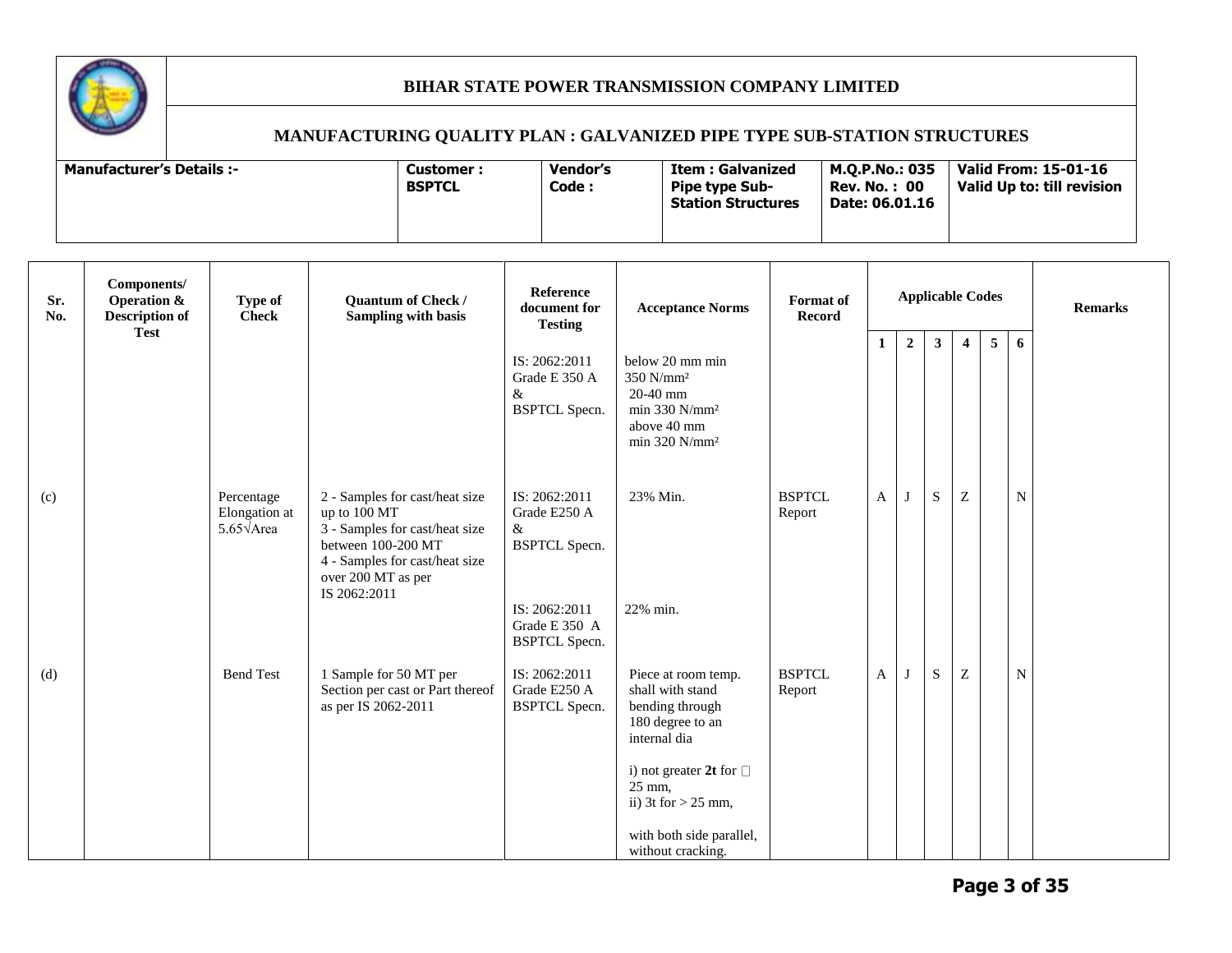

| Sr.<br>No. | Components/<br><b>Operation &amp;</b><br><b>Description of</b> | Type of<br><b>Check</b> | <b>Quantum of Check / Sampling</b><br>with basis                                                                                                              | Reference<br>document for                               | <b>Acceptance Norms</b>                                                                                                                                                                     | <b>Format</b> of<br><b>Record</b>      |                   |                | <b>Applicable Codes</b> |                         |   |             | <b>Remarks</b> |
|------------|----------------------------------------------------------------|-------------------------|---------------------------------------------------------------------------------------------------------------------------------------------------------------|---------------------------------------------------------|---------------------------------------------------------------------------------------------------------------------------------------------------------------------------------------------|----------------------------------------|-------------------|----------------|-------------------------|-------------------------|---|-------------|----------------|
|            | <b>Test</b>                                                    |                         |                                                                                                                                                               | <b>Testing</b>                                          |                                                                                                                                                                                             |                                        | $\mathbf{1}$      | $\overline{2}$ | 3 <sup>1</sup>          | $\overline{\mathbf{4}}$ | 5 | 6           |                |
|            |                                                                |                         |                                                                                                                                                               | IS: 2062:2011<br>Grade E350A<br><b>BSPTCL</b><br>Specn. | Piece at room temp.<br>shall withstand<br>bending through<br>$180^\circ$ to an internal<br>dia not greater than<br>2t                                                                       |                                        |                   |                |                         |                         |   |             |                |
| 1.1.2      | <b>Chemical</b><br>Composition                                 | Chemical<br>Analysis    | 2 - Samples for cast size up to 100<br>MT<br>3 - Samples for cast size between<br>100-200 MT<br>4 - Samples for cast size over 200<br>MT as per IS 2062 :2011 | As per<br>Chemistry<br>enclosed for<br>each source      | As per Chemistry<br>enclosed for each<br>source                                                                                                                                             | <b>BSPTCL</b><br>Report/TPL<br>Reports | $\mathbf{A}$<br>D | J              | ${\bf S}$<br>V          | Z                       |   | N           |                |
| 1.1.3      | <b>Visual</b><br><b>Inspection</b>                             | Visual                  | One sample<br>for 50 MT /<br>Section or<br>Part Thereof                                                                                                       | IS 2062:2011<br><b>BSPTCL</b><br>specn.                 | Material to be free<br>from surface<br>defects like<br>laminations,<br>rough/jagged and<br>imperfect edges,<br>cracks, rounded<br>apex, deep roll<br>marks, pipe and any<br>harmful defects | <b>BSPTCL</b><br>Report                | $\mathbf{A}$      | J              | S                       | Z                       |   | $\mathbf N$ |                |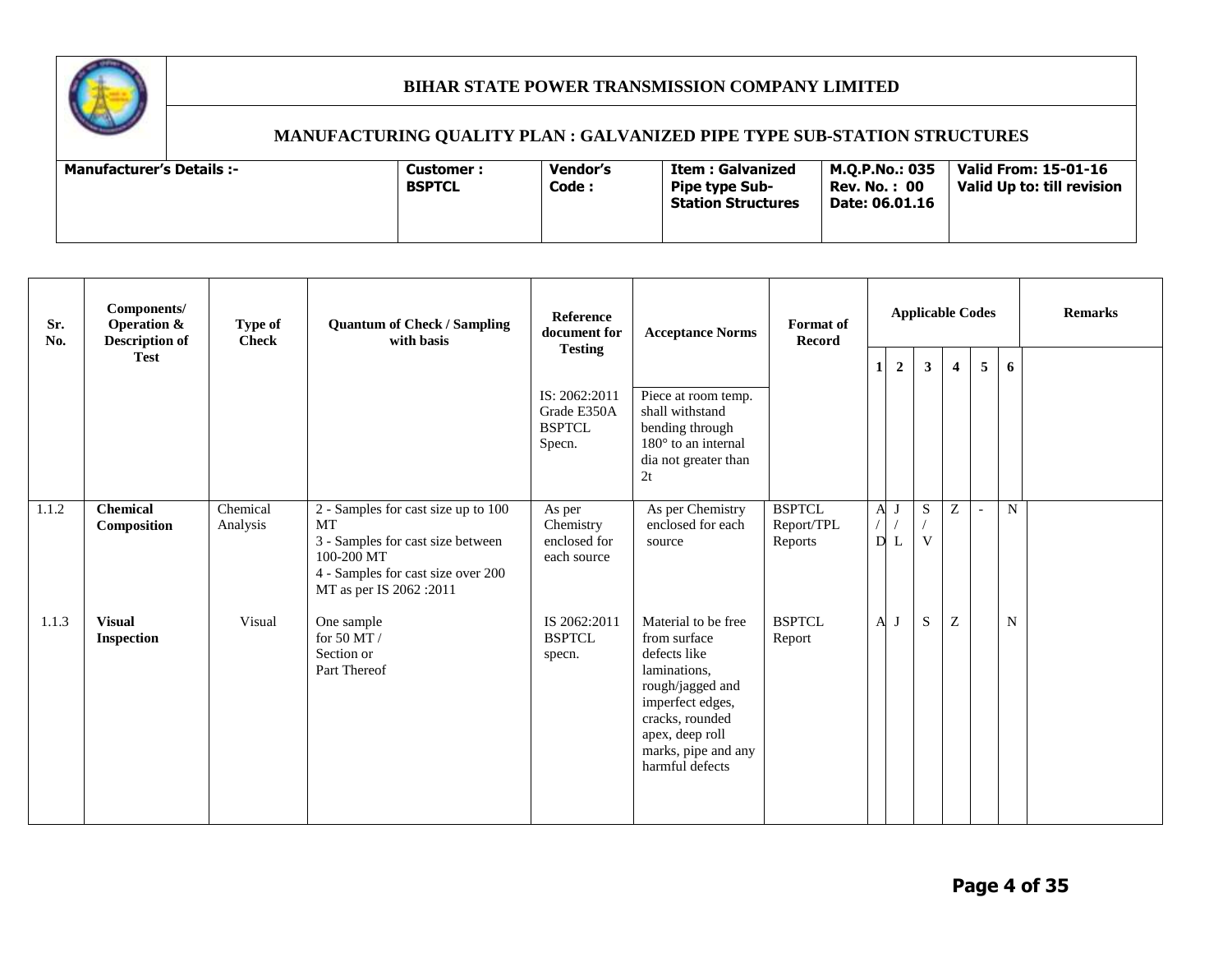

| Sr.<br>No. | Components/<br><b>Operation &amp;</b><br><b>Description of</b><br><b>Test</b> | <b>Type of Check</b> | Quantum of Check /<br>Sampling with basis                   | Reference<br>document for<br><b>Testing</b>               | <b>Acceptance Norms</b>                                                                                                                                                                                                                                                                                                                           | <b>Applicable Codes</b><br><b>Format</b> of<br><b>Record</b> |   |                |              |                         |                | <b>Remarks</b> |  |
|------------|-------------------------------------------------------------------------------|----------------------|-------------------------------------------------------------|-----------------------------------------------------------|---------------------------------------------------------------------------------------------------------------------------------------------------------------------------------------------------------------------------------------------------------------------------------------------------------------------------------------------------|--------------------------------------------------------------|---|----------------|--------------|-------------------------|----------------|----------------|--|
|            |                                                                               |                      |                                                             |                                                           |                                                                                                                                                                                                                                                                                                                                                   |                                                              | 1 | $\overline{2}$ | $\mathbf{3}$ | $\overline{\mathbf{4}}$ | 5 <sup>5</sup> | 6              |  |
| 1.1.4      | <b>Dimensional</b><br><b>Inspection</b>                                       | Measurement          | One sample<br>for 50 MT $\!/$<br>Section or<br>Part Thereof | IS 808/<br>IS 1730 /<br>IS 1852 &<br><b>BSPTCL Specn.</b> |                                                                                                                                                                                                                                                                                                                                                   | <b>BSPTCL</b><br>Report                                      | A | $\mathbf I$    | S            | $\overline{z}$          |                | $\mathbf N$    |  |
|            | Angle section                                                                 |                      |                                                             |                                                           |                                                                                                                                                                                                                                                                                                                                                   |                                                              |   |                |              |                         |                |                |  |
|            | a) Tolerances For<br>Leg Length of<br>Angles Equal / Un<br>Equal              |                      | One sample<br>for 50 MT $/$<br>Section or<br>Part Thereof   | IS 1852/<br>IS 808                                        | Equal:<br>$(i)$ Up to 45 mm Leg<br>Length<br>$\pm$ 1.5 mm<br>$(ii) > 45$ to 100 mm Leg<br>Length<br>$\pm 2.0$ mm<br>$(iii) > 100$ mm Leg<br>Length<br>$\pm$ 2.0 % of leg length<br>Difference between Leg<br>Length of Equal Angles<br>shall be limited to 75 %<br>of Total Tolerance<br>(Plus & Minus)<br>Unequal: tolerance as per<br><b>IS</b> | <b>BSPTCL</b><br>Report                                      | A | J              | ${\bf S}$    | Z                       |                | $\mathbf N$    |  |
|            | b) Out of<br>Square ness                                                      | Measurement          | One sample<br>for 50 MT /<br>Section or<br>Part Thereof     | IS 1852<br><b>BSPTCL</b><br>Specn.                        | $\pm1^{\circ}$                                                                                                                                                                                                                                                                                                                                    | <b>BSPTCL</b><br>Report                                      | A | J              | S            | Z                       |                | N              |  |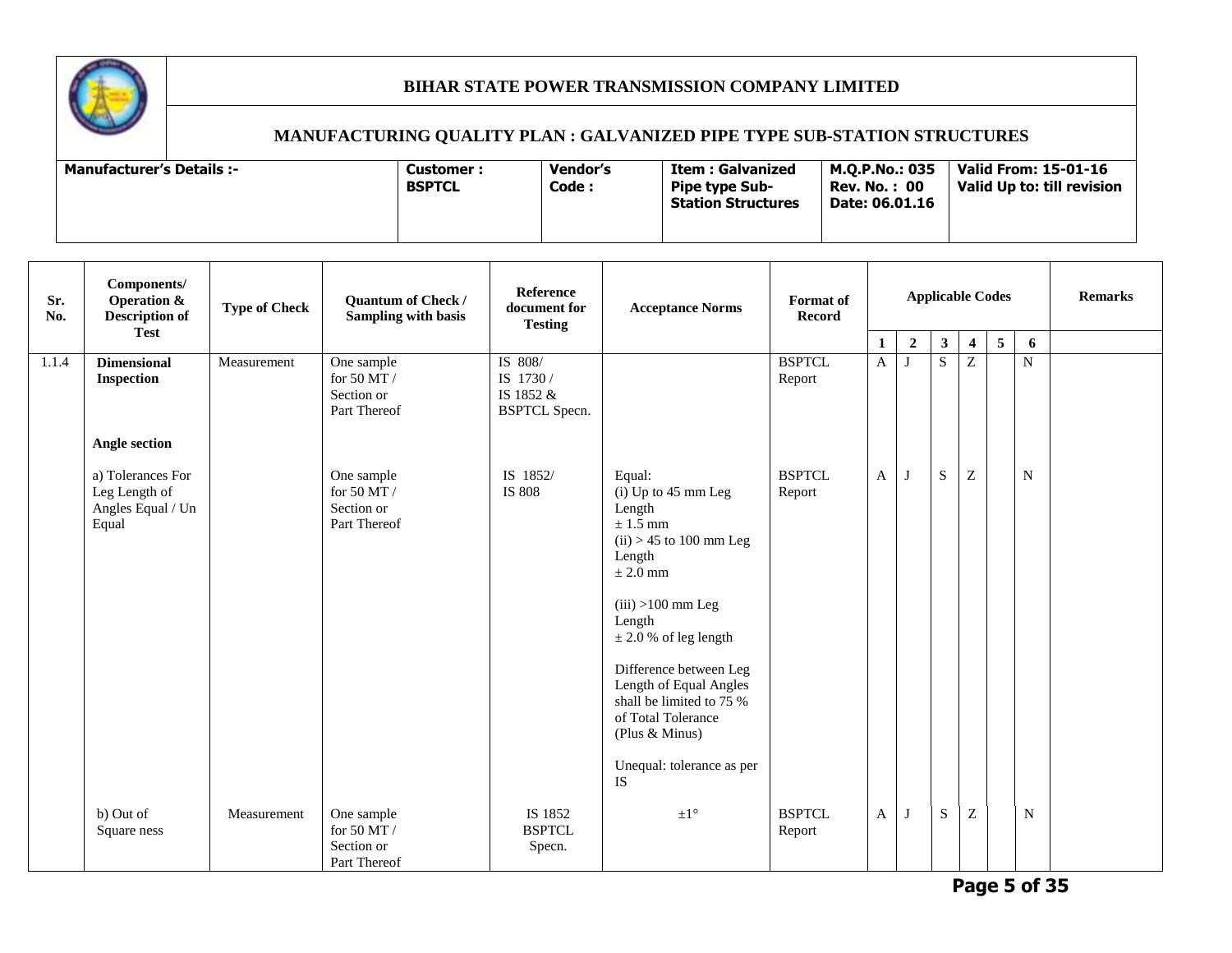

# **MANUFACTURING QUALITY PLAN : GALVANIZED PIPE TYPE SUB-STATION STRUCTURES**

| Sr. No. | Components/<br><b>Operation &amp;</b><br><b>Description of Test</b> | <b>Type of Check</b> | Quantum of Check /<br><b>Sampling with basis</b>          | Reference<br>document for<br><b>Testing</b> | <b>Acceptance Norms</b>                                                                                              | <b>Format</b> of<br><b>Record</b> | <b>Applicable Codes</b><br>$\overline{5}$<br>6<br>$\overline{2}$<br>$\mathbf{3}$<br>$\overline{4}$<br>1 |             |              |              |                          | <b>Remarks</b> |                                       |
|---------|---------------------------------------------------------------------|----------------------|-----------------------------------------------------------|---------------------------------------------|----------------------------------------------------------------------------------------------------------------------|-----------------------------------|---------------------------------------------------------------------------------------------------------|-------------|--------------|--------------|--------------------------|----------------|---------------------------------------|
|         | c) Camber                                                           | Measurement          | One sample<br>for 50 MT /<br>Section or<br>Part Thereof   | IS 1852                                     | (i) For Flange Less<br>than 100 mm<br>Reasonably Straight<br>(ii) For Flange<br>100 mm & above<br>Max 0.2% of length | <b>BSPTCL</b><br>Report           | $\mathbf{A}$                                                                                            | ı           | <sub>S</sub> | Z            |                          | $\mathbf N$    |                                       |
|         | d) Root radius                                                      | Measurement          | $-do-$                                                    | IS 808                                      | <b>IS 808</b>                                                                                                        | <b>Test Report</b>                | $\mathbf{A}$                                                                                            | J           | $\mathbf S$  | W            |                          | $\mathbf N$    |                                       |
|         | e) Weight Tolerance<br>For Angle Sections                           | Unit Weight Test     | One sample<br>for 50 MT $/$<br>Section or<br>Part Thereof | IS 1852/<br><b>IS 808</b>                   | i) Up to 3 mm thick<br>$\pm 5\%$<br>$ii) > 3$ mm thick<br>$+5\%$ , - 3 %<br>over weights specified<br>in IS 808      | <b>BSPTCL</b><br>Report           | A                                                                                                       | $\mathbf I$ | S            | Z            |                          | $\mathbf N$    |                                       |
|         | <b>Plate</b>                                                        |                      |                                                           |                                             |                                                                                                                      |                                   |                                                                                                         |             |              |              |                          |                |                                       |
|         | a) Weight<br>Tolerances                                             | Unit Weight Test     | One sample for<br>50 MT / Section or part<br>thereof      | IS 1852/<br>IS 1730                         | $+5\%$ , $-2.5\%$ over<br>weights specified in<br>IS 1730                                                            | <b>BSPTCL</b><br>Report           | B                                                                                                       | K           | $\ast$       | $\mathbf{Z}$ | $\overline{\phantom{a}}$ | Y              | *P/U as per<br><b>BSPTCL</b> approval |
|         | b)Thickness<br>Tolerance                                            | Measurement          | One sample<br>for 50 MT $/$<br>Section or<br>Part Thereof | IS<br>2062:2006IS<br>1730/<br>IS 1852       | $< 8$ mm thick<br>$+12.5 \%$ , - 5 %<br>8 mm - 12 mm<br>$+7.5 \%$ , $-5 \%$<br>over 12 mm $\pm$ 5 %                  | <b>BSPTCL</b><br>Report           | B                                                                                                       | K           | $\ast$       | Z            | $\overline{\phantom{a}}$ | $\mathbf Y$    | *P/U as per<br><b>BSPTCL</b> approval |

**Page 6 of 35**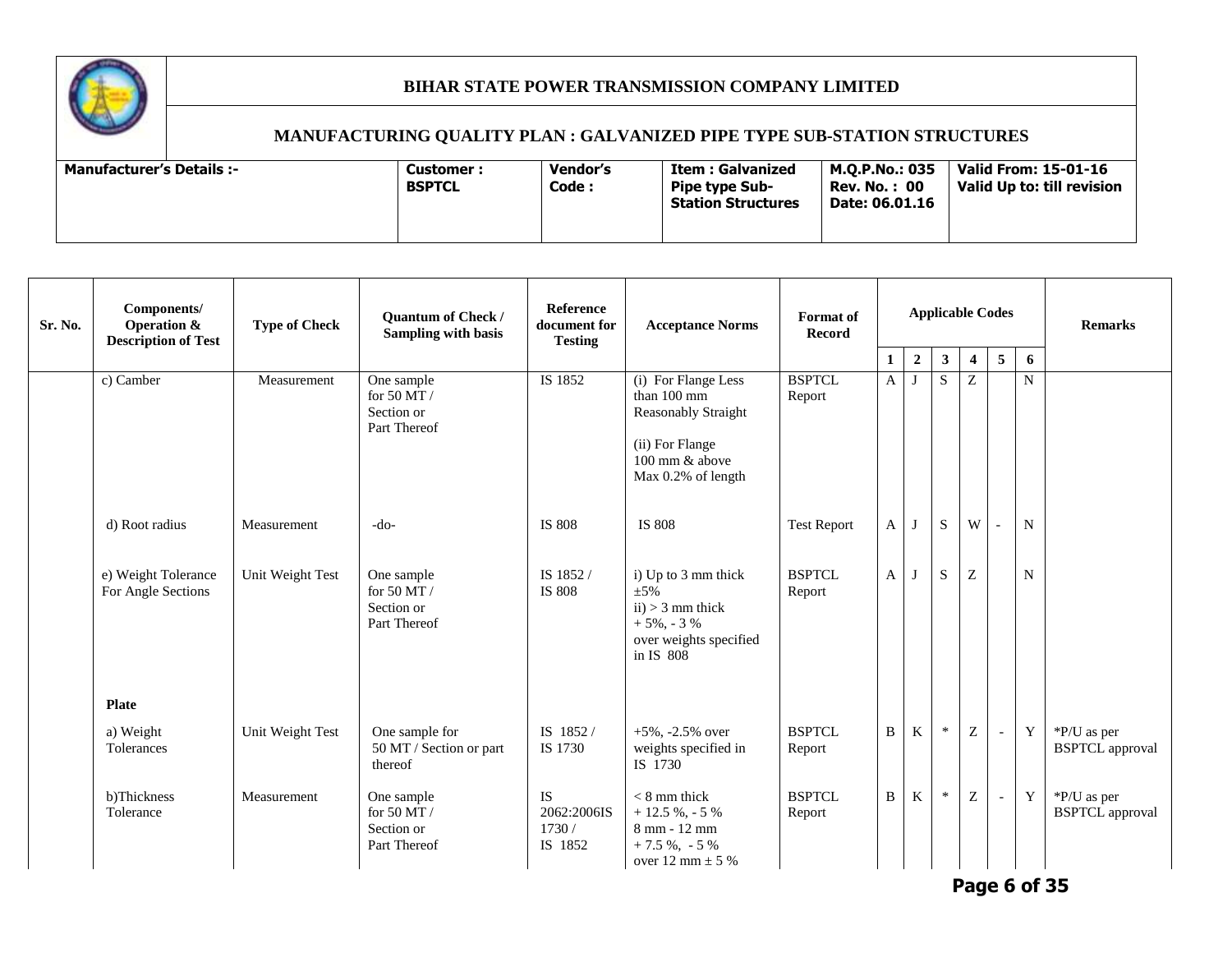

| <b>Manufacturer's Details :-</b> |                                                                                                                                                      | <b>Customer:</b><br><b>BSPTCL</b> | <b>Vendor's</b><br><b>Item: Galvanized</b><br>Code:<br>Pipe type Sub-<br><b>Station Structures</b> |                               |                                                                                                                                                                                    | M.Q.P.No.: 035<br><b>Rev. No.: 00</b><br>Date: 06.01.16 |   |   | <b>Valid From: 15-01-16</b><br>Valid Up to: till revision |   |                          |   |                                                                                  |  |
|----------------------------------|------------------------------------------------------------------------------------------------------------------------------------------------------|-----------------------------------|----------------------------------------------------------------------------------------------------|-------------------------------|------------------------------------------------------------------------------------------------------------------------------------------------------------------------------------|---------------------------------------------------------|---|---|-----------------------------------------------------------|---|--------------------------|---|----------------------------------------------------------------------------------|--|
| 1.2                              | <b>Diameter</b><br>tolerance for<br>round bars                                                                                                       | Dimensional                       | IS:2500 Level II<br>AQL-1.5 as per<br>Table-1                                                      | IS-2062/IS<br>1732/IS<br>1852 | up to $25$ mm +/-<br>$0.5$ mm, $>25$ to<br>$35mm +/- 0.6mm,$<br>$>35$ to 50mm +/-<br>$0.8$ mm, $>50$<br>to80mm $+/-$<br>1.0mm, $>80$ to<br>$100mm +/-1.3mm$<br>and $>100$ mm $+/-$ | <b>BSPTCL</b><br><b>REPORT</b>                          | B | K | P                                                         | Z | $\overline{\phantom{a}}$ | Y |                                                                                  |  |
| 1.2.1                            | Permissible<br>ovality for bars                                                                                                                      | -do-                              | -do-                                                                                               | -do-                          | $0.6\%$ of dia<br>-do-                                                                                                                                                             |                                                         | B | K | P                                                         | Z | $\blacksquare$           | Y |                                                                                  |  |
| 1.2.2                            | Weight tolerance<br>for bars                                                                                                                         | -do-                              | One sample for<br>20MT/Section or part<br>thereof                                                  | -do-                          | Up to 10mm $+/-$<br>7%, >10 to 16mm<br>$+/-5\%$ , >16mm<br>$+/-3%$ etc                                                                                                             |                                                         | B | K | P                                                         | Z | $\blacksquare$           | Y |                                                                                  |  |
| 1.3                              | <b>STEEL PIPES</b><br>(As per IS:<br>1161)                                                                                                           |                                   |                                                                                                    | <b>IS</b>                     |                                                                                                                                                                                    |                                                         | B | K | $\mathsf{T}$                                              | Z | E                        | N | Pipe / tubes as<br>per IS 1161<br>Grade YST                                      |  |
| 1.3.1                            | Physical<br>properties<br><b>YS, UTS, %</b><br>Elongation tests<br>and Flattening<br>test<br>(Pipes<br>above 50mm<br>NB) and Bend<br>test (up to and | Mechanical                        | One sample for<br>50MT or part thereof<br>as per IS:1161 for<br>each size                          | 1161/2328                     | IS 1161/2328                                                                                                                                                                       | <b>BSPTCL</b><br>REPORT.                                |   |   |                                                           |   |                          |   | 210/BSPTCL<br>tech. spec to<br>be procured<br>from BSPTCL<br>approved<br>sources |  |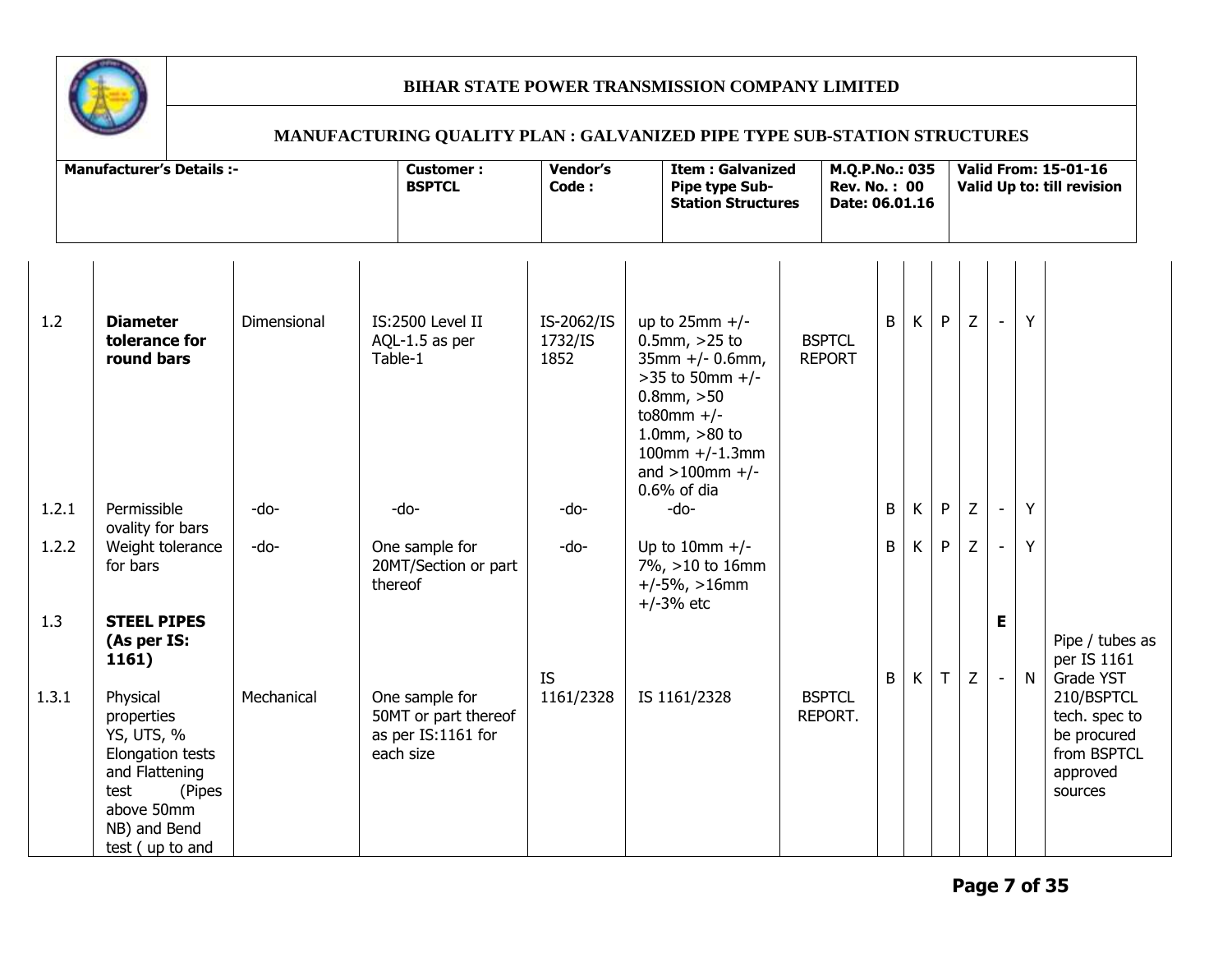

|       | <b>Manufacturer's Details :-</b> |             | Customer:<br><b>BSPTCL</b>  | Vendor's<br>Code: | <b>Item: Galvanized</b><br><b>Pipe type Sub-</b><br><b>Station Structures</b> | M.Q.P.No.: 035<br><b>Rev. No.: 00</b><br>Date: 06.01.16 | <b>Valid From: 15-01-16</b><br>Valid Up to: till revision |
|-------|----------------------------------|-------------|-----------------------------|-------------------|-------------------------------------------------------------------------------|---------------------------------------------------------|-----------------------------------------------------------|
|       | including 50mm                   |             |                             |                   |                                                                               |                                                         |                                                           |
|       | NB)                              |             |                             |                   |                                                                               |                                                         |                                                           |
| 1.3.2 | Chemical test                    | Chemical    | -do-<br>IS 4711 Ref. table- | IS 1161           | IS 1161                                                                       |                                                         |                                                           |
| 1.3.2 | <b>Dimensional</b>               | Measurement | III                         | IS 1161           | IS 1161                                                                       |                                                         |                                                           |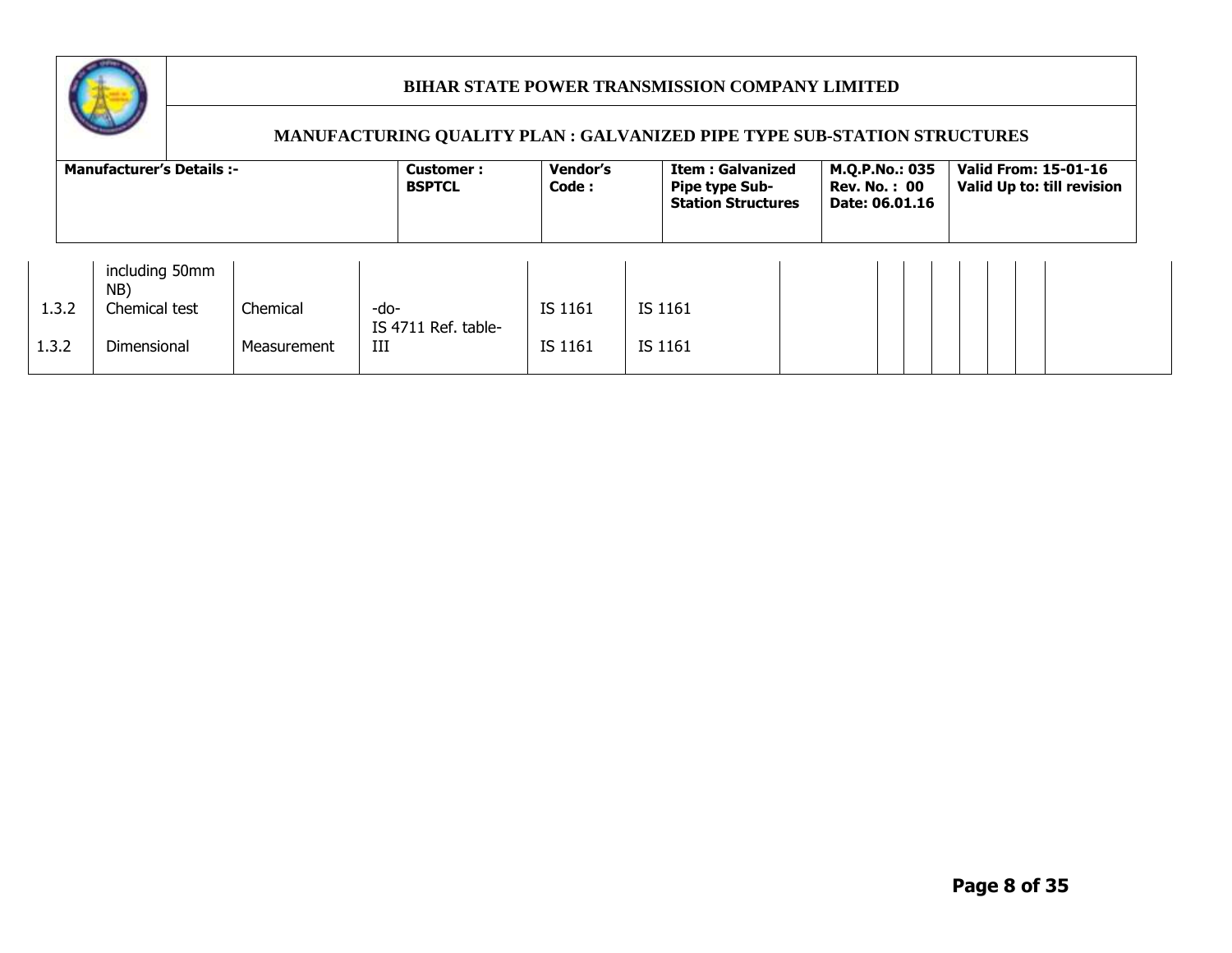

| Sr. No. | <b>Components/ Operation</b><br>& Description of Test                  | Type of<br><b>Check</b> | <b>Quantum of</b><br><b>Check / Sampling</b><br>with basis    | <b>Reference document</b><br>for Testing | <b>Acceptance Norms</b> | Format<br><b>Applicable Codes</b><br>of<br>Record |              |                | <b>Remarks</b> |                |                  |             |  |
|---------|------------------------------------------------------------------------|-------------------------|---------------------------------------------------------------|------------------------------------------|-------------------------|---------------------------------------------------|--------------|----------------|----------------|----------------|------------------|-------------|--|
| 1.2     | Zinc<br>To be procured from                                            |                         |                                                               |                                          |                         |                                                   | $\mathbf{1}$ | $\overline{2}$ | 3 <sup>1</sup> | $\overline{4}$ | 5<br>$\mathbf E$ | 6           |  |
|         | <b>BSPTCL</b> approved<br>sources or Imported LME<br>registered source |                         |                                                               |                                          |                         |                                                   |              |                |                |                |                  |             |  |
|         | <b>Chemical Composition</b>                                            | Chemical<br>Analysis    | Every<br>Consignment                                          | IS 209/IS 13229                          | IS 209/IS 13229         | Zinc<br>Manufact<br>urer TC                       | B            | K              | $\mathbf{P}$   | W              |                  | N           |  |
|         | <b>Chemical Composition</b>                                            | Chemical<br>Analysis    | One sample for<br>100MT or<br>Part thereof                    | IS 209/IS 13229                          | IS 209/IS 13229         | TPL<br>Reports                                    | $\mathbf{D}$ | L              | V              | W              |                  | N           |  |
|         | <b>Chemical Composition</b>                                            | Chemical                | One sample                                                    | IS 209/IS 13229                          | Min zinc purity 98.5%   | TPL                                               | ${\bf D}$    | L              | $\mathbf{V}$   | W              |                  | $\mathbf N$ |  |
|         |                                                                        | Analysis                | molten zinc from<br>bath taken once in<br>a quarter of a year |                                          |                         | Reports                                           |              |                |                |                |                  |             |  |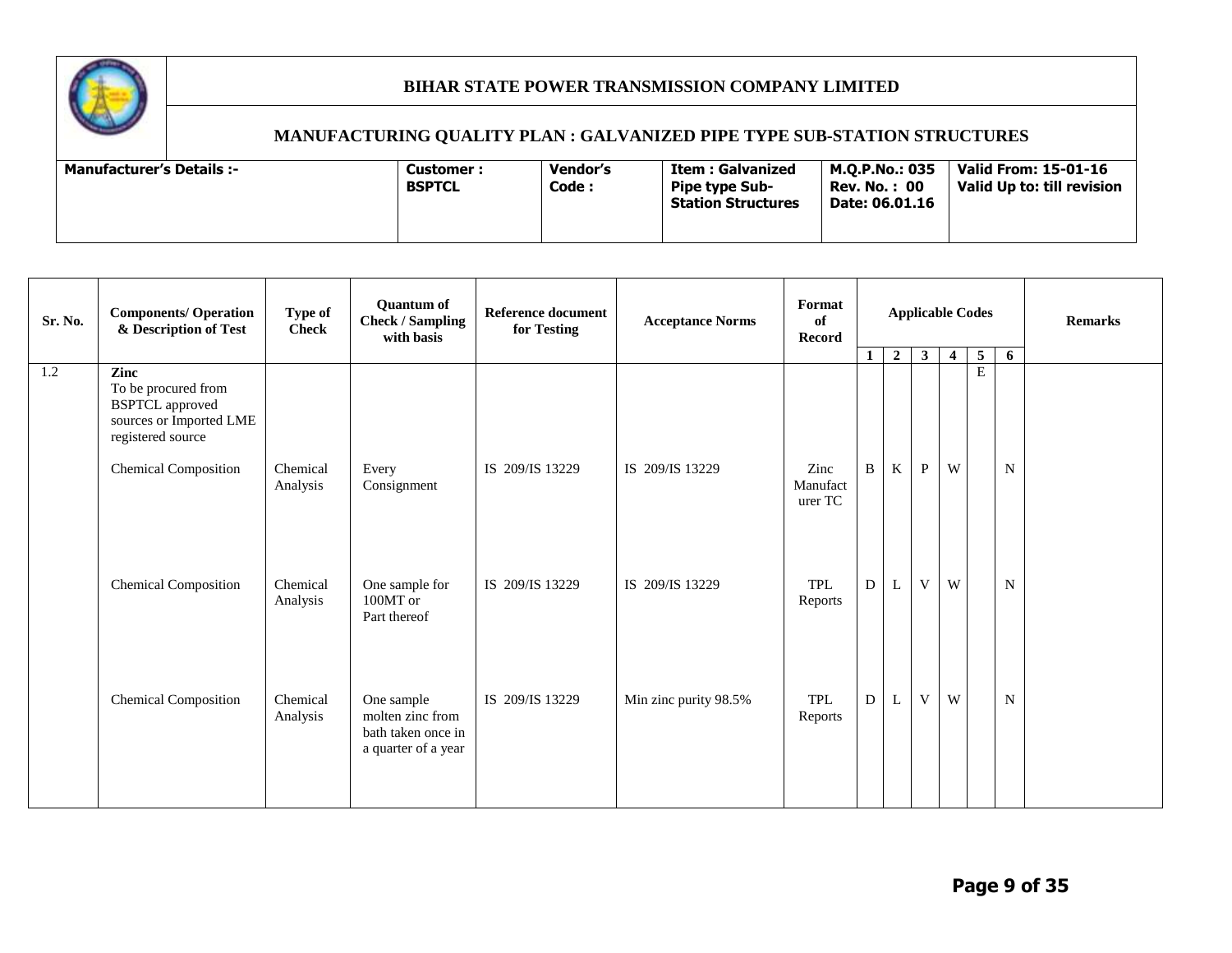

#### **MANUFACTURING QUALITY PLAN : GALVANIZED PIPE TYPE SUB-STATION STRUCTURES**

| <b>Manufacturer's Details :-</b> |  | <b>Customer :</b><br><b>BSPTCL</b> | Vendor's<br>Code : | Item : Galvanized<br><b>Pipe type Sub-</b><br><b>Station Structures</b> | M.O.P.No.: 035<br><b>Rev. No.: 00</b><br>Date: 06.01.16 | <b>Valid From: 15-01-16</b><br>Valid Up to: till revision |
|----------------------------------|--|------------------------------------|--------------------|-------------------------------------------------------------------------|---------------------------------------------------------|-----------------------------------------------------------|
|----------------------------------|--|------------------------------------|--------------------|-------------------------------------------------------------------------|---------------------------------------------------------|-----------------------------------------------------------|

# **ANNEXURE – I Chemical Composition**

# A) **RINL billet/bloom - All values as below are including Tolerance**

| Element   | C18HMn-For HT (E350)     | C20 MMn-For MS (E250) |
|-----------|--------------------------|-----------------------|
| C         | $0.15 - 0.22$            | $0.17 - 0.25$         |
| Mn        | $1.1 - 1.45$             | $0.6 - 1.05$          |
| Si        | $0.10 - 0.37$            | $0.10 - 0.37$         |
| P         | $0.045$ max              | $0.05$ max            |
| S         | $0.045$ max              | $0.05$ max            |
| Cr        | $0.08$ max               | $0.08$ max            |
| Ni        | $0.03$ max               | $0.03$ max            |
| Cu        | $0.03$ max               | $0.03$ max            |
| B         | $0.004$ max              | $0.004$ max           |
| Mo        | $0.005$ max              | $0.005$ max           |
| V         | $0.025 - 0.060$          | $0.005$ max           |
| AI        | $\overline{\phantom{0}}$ |                       |
| <b>CE</b> | $0.45$ max               | $0.28 - 0.42$         |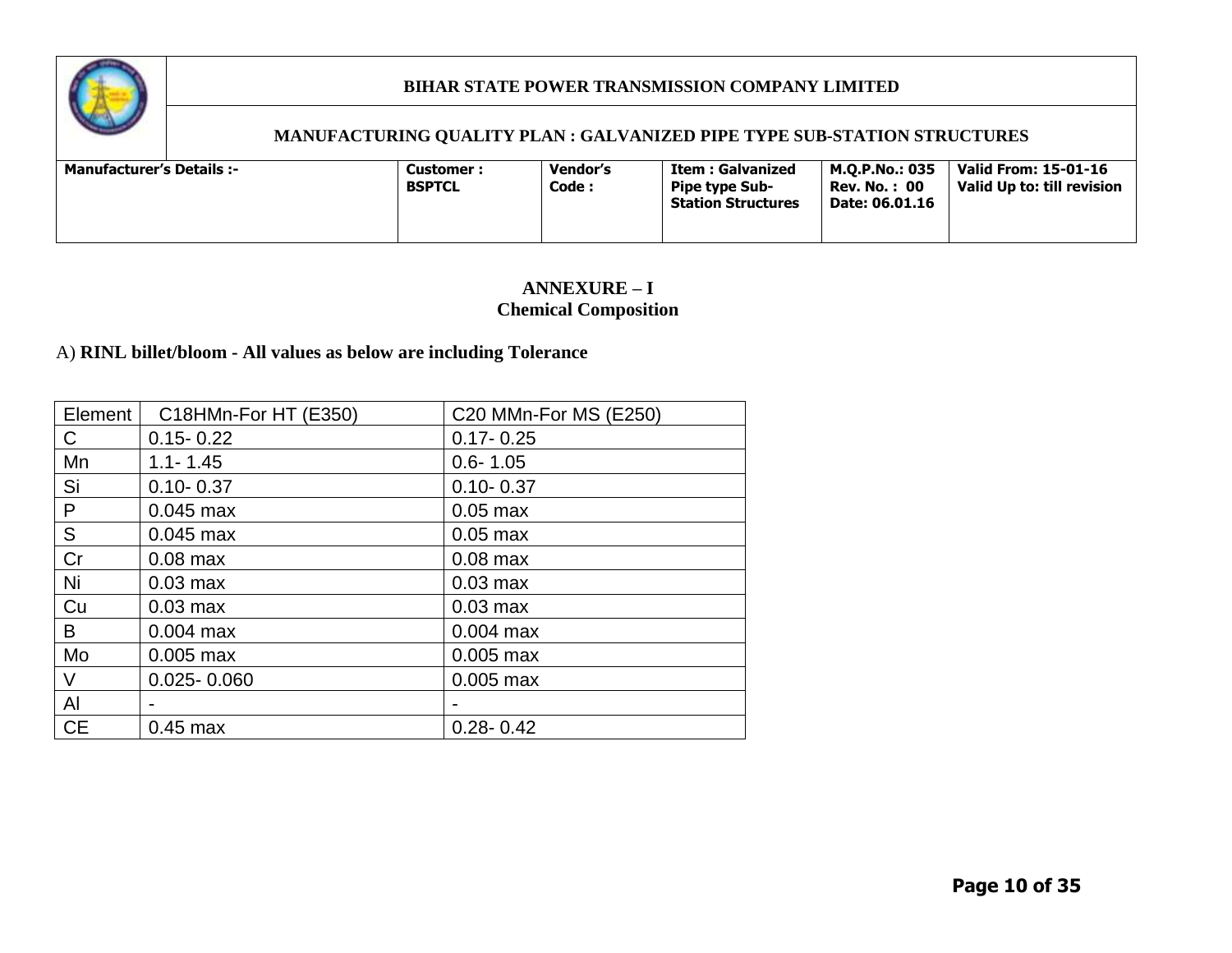

# **MANUFACTURING QUALITY PLAN : GALVANIZED PIPE TYPE SUB-STATION STRUCTURES**

# **B) SAIL (BSP/DSP)-** All values as below are including Tolerance

| Element              | SAIL Tower Grade VI For HT (E350)             | C20 MMn-For MS (E250)   |
|----------------------|-----------------------------------------------|-------------------------|
| C                    | $0.15 - 0.22$                                 | $0.16 - 0.25$           |
|                      | 1.25-1.60 for blooms size 350x150mm           |                         |
| Mn                   | 1.20-1.60 for other sizes of blooms & billets | $0.6 - 1.05$            |
|                      |                                               | 0.15-0.30 for DSP       |
| Si                   | $0.15 - 0.30$                                 | 0.10 max for BSP        |
| P                    | $0.047$ max                                   | $0.047$ max             |
| S                    | $0.047$ max                                   | $0.047$ max             |
| $S + P$              | $0.090$ max                                   | $0.090$ max             |
| Cr                   | $0.20$ max                                    | $0.20$ max              |
| Ni                   | $0.05$ max                                    | $0.05$ max              |
| Cu                   | $0.10$ max                                    | $0.10$ max              |
| B                    | $0.005$ max                                   | $0.005$ max             |
| Mo                   | $0.05$ max                                    | $0.05$ max              |
|                      | 0.03 min for blooms of 160 mm and above       |                         |
| V                    | 0.025 min for billets and blooms upto 150 mm  | As per Test Certificate |
| <b>N<sub>b</sub></b> | Actual, 0.015 min if added alone              |                         |
|                      | 0.36 -0.45 for BSP & 125x125 mm billet of     |                         |
|                      | <b>DSP</b>                                    |                         |
| <b>CE</b>            | 0.38-0.47 for DSP billet above 125x125 mm     | $0.28 - 0.42$           |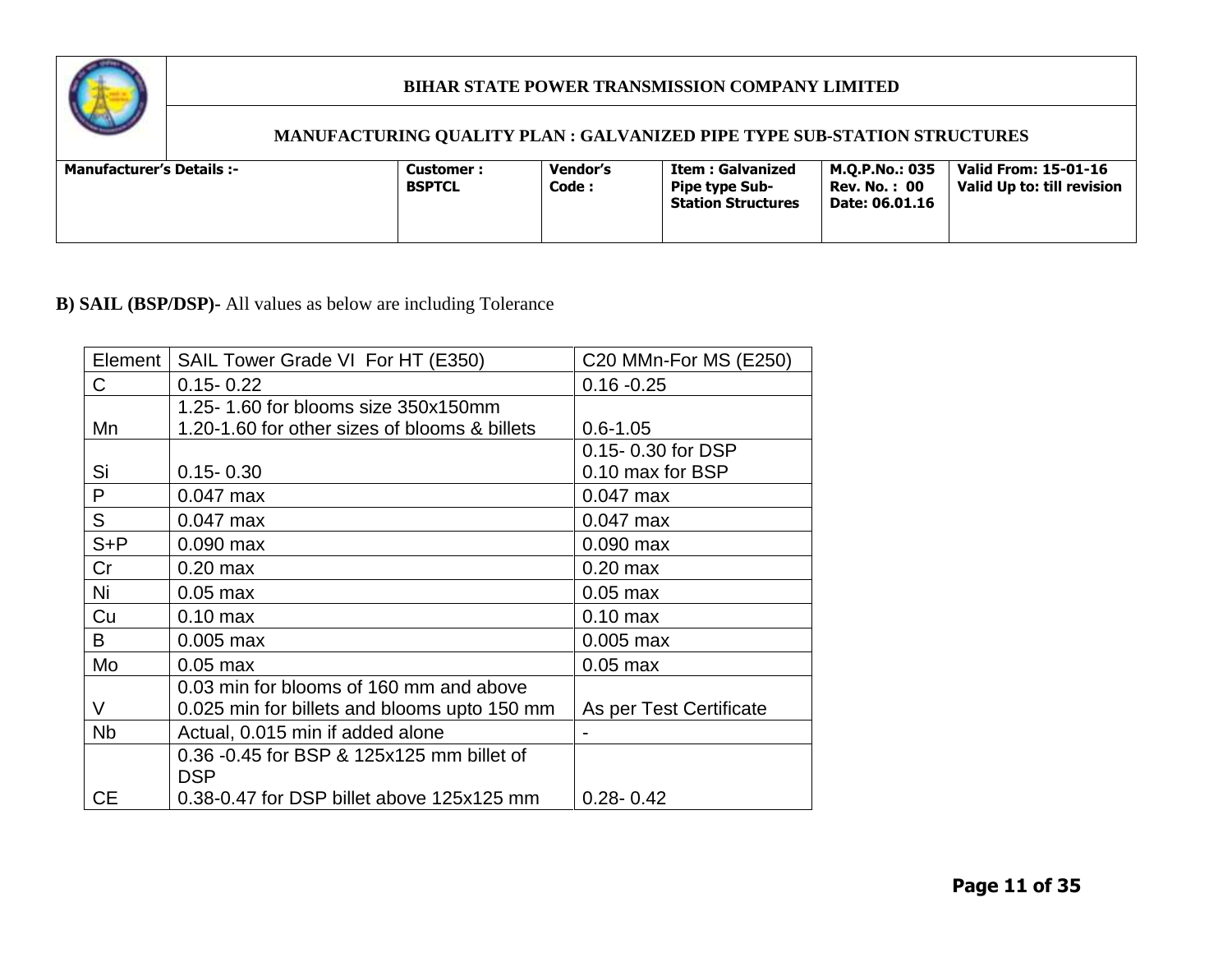

#### **MANUFACTURING QUALITY PLAN : GALVANIZED PIPE TYPE SUB-STATION STRUCTURES**

| <b>Manufacturer's Details :-</b><br>Customer :<br><b>BSPTCL</b> | Vendor's<br>Code : | Item : Galvanized<br><b>Pipe type Sub-</b><br><b>Station Structures</b> | M.O.P.No.: 035<br>Rev. No. :  00<br>Date: 06.01.16 | Valid From: 15-01-16<br>Valid Up to: till revision |
|-----------------------------------------------------------------|--------------------|-------------------------------------------------------------------------|----------------------------------------------------|----------------------------------------------------|
|-----------------------------------------------------------------|--------------------|-------------------------------------------------------------------------|----------------------------------------------------|----------------------------------------------------|

# **C. Jindal :Chemistry of billets (Laddle):**

| Element      | C18 HMn-HT (E350) | C20 MMn-For MS (E250) | C18 MMn-For MS (E250) |
|--------------|-------------------|-----------------------|-----------------------|
| C            | $0.15 - 0.20$     | $0.17 - 0.23$         | $0.15 - 0.21$         |
| Mn           | $1.20 - 1.50$     | $0.6 - 1.0$           | $0.6 - 1.0$           |
| Si           | $0.15 - 0.30$     | $0.10 - 0.40$         | $0.10 - 0.40$         |
| $\mathsf{P}$ | $0.03$ max        | $0.040$ max           | $0.040$ max           |
| S            | $0.03$ max        | $0.040$ max           | $0.040$ max           |
| Cr           | $0.07$ max        | $0.07$ max            | $0.07$ max            |
| Al           | 0.015 min         | 0.010 min             | $0.010$ min           |
| Ni           | $0.07$ max        | $0.07$ max            | $0.07$ max            |
| Cu           | $0.10$ max        | $0.10$ max            | $0.10$ max            |
| Mo           | $0.07$ max        | $0.07$ max            | $0.07$ max            |
| $\vee$       | 0.030 min         |                       |                       |
| V+Nb+Ti      | $≤0.25$           | $≤0.25$               | $≤0.25$               |
| <b>CE</b>    | $0.45$ max        | $0.42$ max            | $0.42$ max            |

**Permissible variation in Jindal Chemistry in angles specified max or under min limits-**

**C-0.02, Mn-0.03, S-0.005, P-0.005**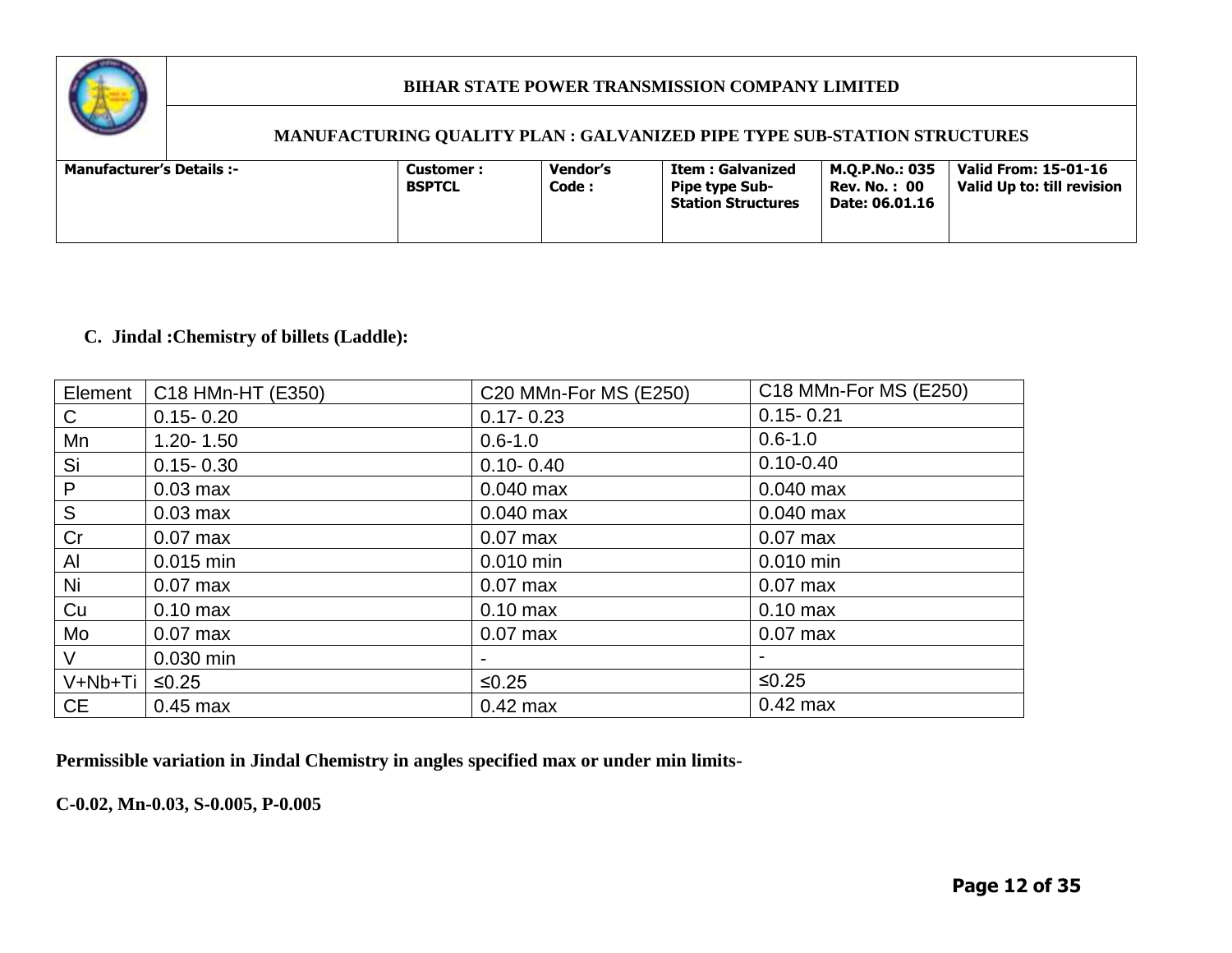

#### **MANUFACTURING QUALITY PLAN : GALVANIZED PIPE TYPE SUB-STATION STRUCTURES**

# **D. Adhunik Metaliks: Chemistry of billets:**

| Element   | C18 HMn-HT (E350) | C20 MMn-For MS (E250) |
|-----------|-------------------|-----------------------|
| C         | $0.15 - 0.20$     | $0.17 - 0.23$         |
| Mn        | $1.20 - 1.50$     | $0.6 - 1.0$           |
| Si        | $0.15 - 0.30$     | $0.10 - 0.40$         |
| P         | $0.04$ max        | $0.04$ max            |
| S         | $0.04$ max        | $0.04$ max            |
| Cr        | $0.06$ max        | $0.06$ max            |
| Al        | 0.020 min         |                       |
| Ni        | $0.08$ max        | $0.08$ max            |
| Cu        | $0.07$ max        | $0.07$ max            |
| Mo        | $0.03$ max        | $0.03$ max            |
| V         | 0.030 min         |                       |
| Ti        | $0.01$ max        | $0.01$ max            |
| Sn        | $0.015$ max       | $0.015$ max           |
| <b>CE</b> | $0.43$ max        | $0.39$ max            |

**Permissible variation in Adhunik Metaliks Chemistry in angles specified max or under min limits-**

**C-0.02, Mn-0.03, S-0.005, P-0.005, Si-0.03**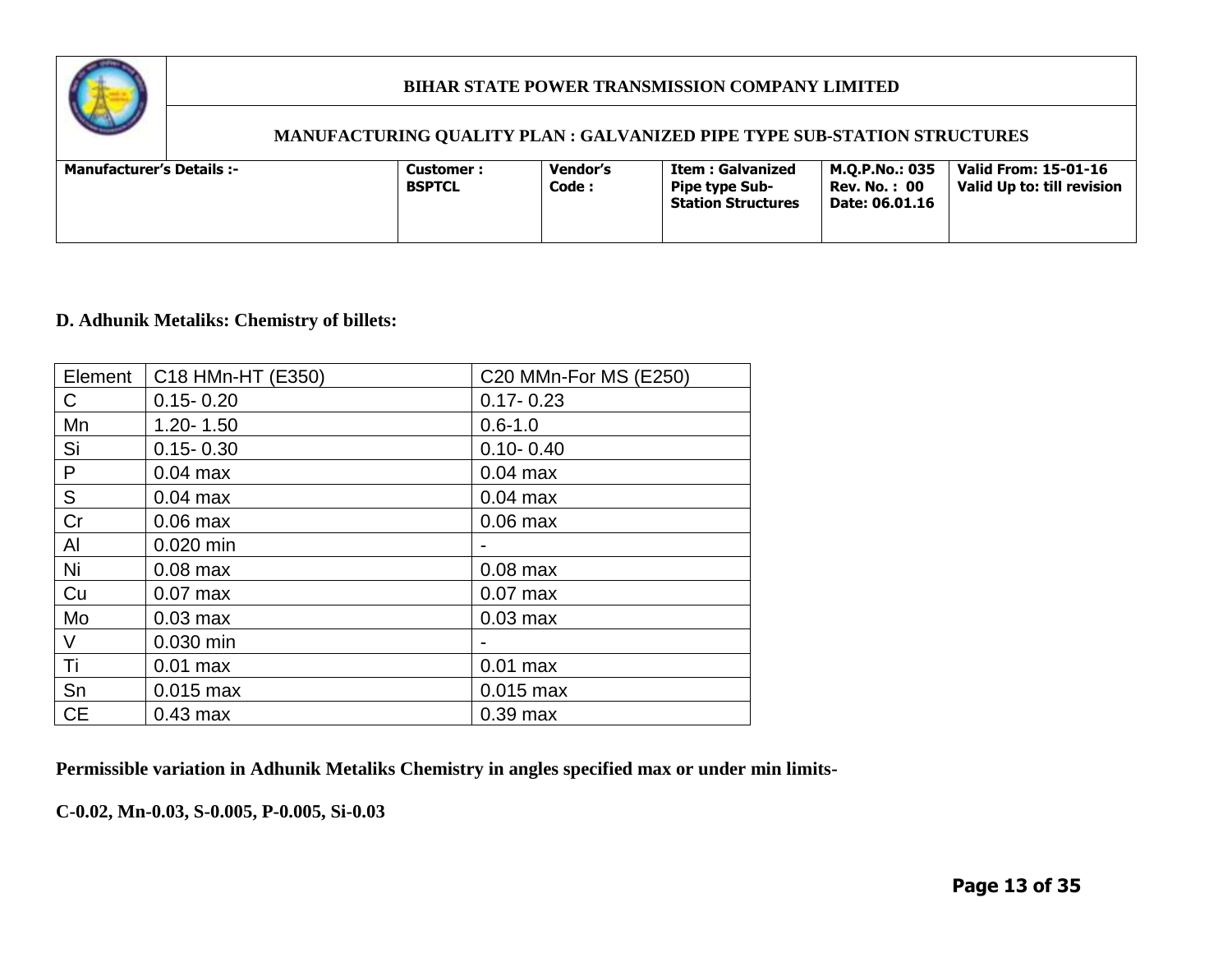

#### **MANUFACTURING QUALITY PLAN : GALVANIZED PIPE TYPE SUB-STATION STRUCTURES**

| Code :<br><b>BSPTCL</b><br><b>Pipe type Sub-</b><br><b>Rev. No. : 00</b><br><b>Station Structures</b><br>Date: 06.01.16 | <b>Manufacturer's Details :-</b> | Customer : | Vendor's | Item : Galvanized | <b>M.O.P.No.: 035</b> | Valid From: 15-01-16<br>Valid Up to: till revision |
|-------------------------------------------------------------------------------------------------------------------------|----------------------------------|------------|----------|-------------------|-----------------------|----------------------------------------------------|
|                                                                                                                         |                                  |            |          |                   |                       |                                                    |

#### **E. Jayaswal Neco Industries Ltd Chemistry**

| Element   | C18 HMn-HT (E350) | C20 HMn-HT (E350) | C18 MMn MS (E250)        | C20 MMn- MS (E250)       |
|-----------|-------------------|-------------------|--------------------------|--------------------------|
| C         | $0.15 - 0.20$     | $0.15 - 0.20$     | $0.15 - 0.20$            | $0.17 - 0.23$            |
| Mn        | $1.20 - 1.50$     | $1.20 - 1.50$     | $0.6 - 1.0$              | $0.6 - 1.0$              |
| Si        | $0.15 - 0.35$     | $0.15 - 0.35$     | $0.15 - 0.35$            | $0.15 - 0.35$            |
| P         | $0.035$ max       | $0.035$ max       | $0.035$ max              | $0.035$ max              |
| S         | $0.035$ max       | $0.035$ max       | $0.035$ max              | $0.035$ max              |
|           | $0.030$ min       | $0.030$ min       | $\overline{\phantom{0}}$ | $\overline{\phantom{0}}$ |
| Al        | $0.015 - 0.035$   | $0.015 - 0.035$   | 0.010-0.035              | 0.010-0.035              |
| <b>CE</b> | $0.38 - 0.42$ max | $0.38 - 0.42$ max | $0.41$ max               | $0.41$ max               |

**Permissible variation in Jayaswal Neco Industries Ltd Chemistry in angles specified max or under min limits-**

**C- 0.02, Mn- 0.05**

**Max value of Trace Elements-Cu- 0.10, Sn- 0.10, Cr- 0.05, Ni- 0.05, Mo- 0.05**

**F) Visa Steel Limited : Chemical Composition**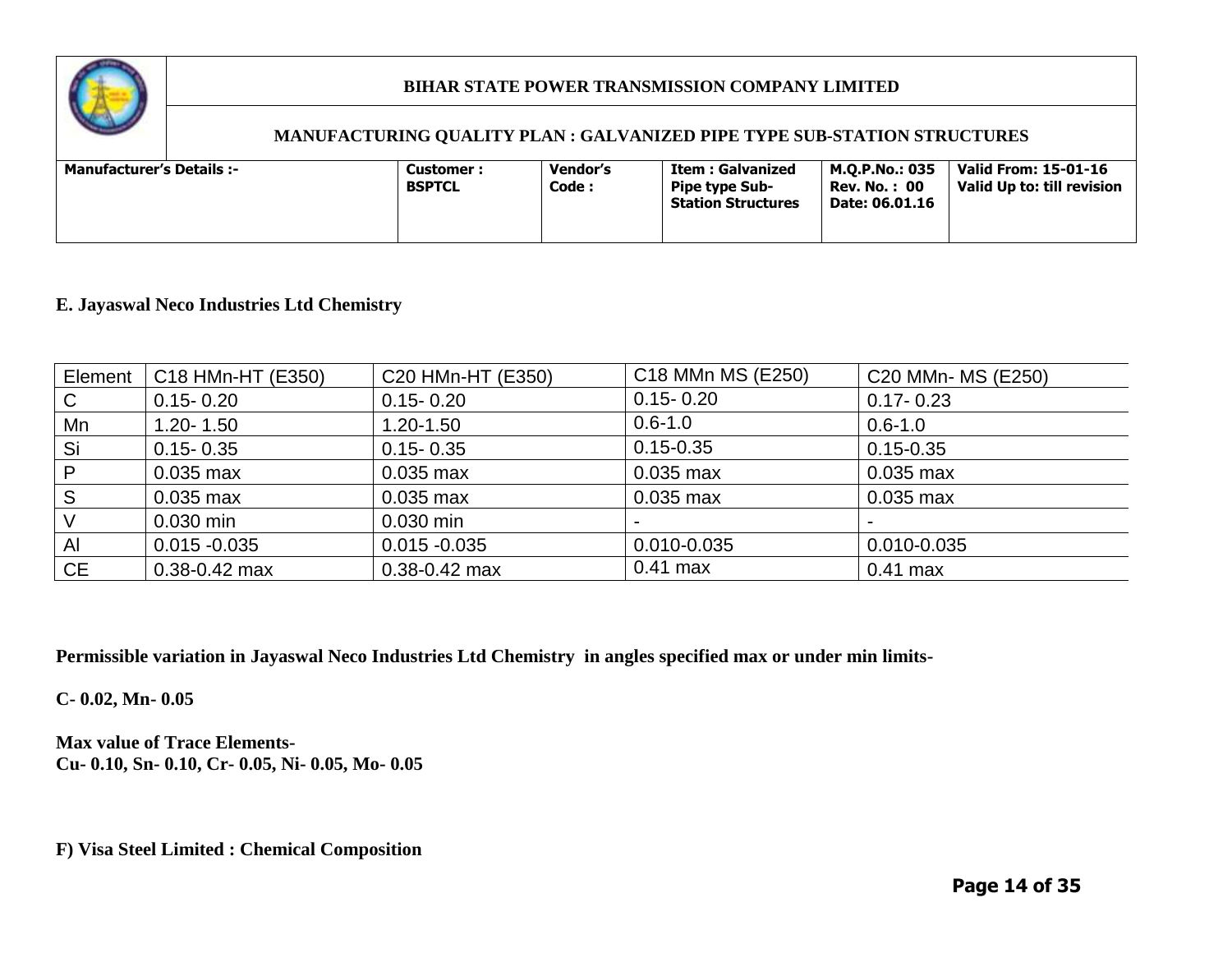

# **MANUFACTURING QUALITY PLAN : GALVANIZED PIPE TYPE SUB-STATION STRUCTURES**

| Element (%) | C18 HMn-HT (E350) | C20 HMn-HT (E350) | <b>C18 MMn-For MS (E250)</b> | <b>C20 MMn-For MS</b><br>(E250) |
|-------------|-------------------|-------------------|------------------------------|---------------------------------|
| C           | $0.15 - 0.20$     | $0.17 - 0.20$     | $0.15 - 0.20$                | $0.17 - 0.21$                   |
| Mn          | $1.20 - 1.50$     | $1.20 - 1.50$     | $0.60 - 1.00$                | $0.60 - 1.00$                   |
| Si          | $0.15 - 0.35$     | $0.15 - 0.35$     | $0.15 - 0.30$                | $0.15 - 0.30$                   |
| P           | $0.035$ max       | $0.035$ max       | $0.035$ max                  | $0.035$ max                     |
| S           | $0.035$ max       | $0.035$ max       | $0.035$ max                  | $0.035$ max                     |
| Cr          | $0.05$ max        | $0.05$ max        | $0.05$ max                   | $0.05$ max                      |
| Al          | $0.020$ min       | 0.020 min         | $0.025$ max                  | $0.025$ max                     |
| Ni          | $0.05$ max        | $0.05$ max        | $0.05$ max                   | $0.05$ max                      |
| Cu          | $0.05$ max        | $0.05$ max        | $0.05$ max                   | $0.05$ max                      |
| Mo          | $0.05$ max        | $0.05$ max        | $0.05$ max                   | $0.05$ max                      |
| $\vee$      | 0.030 min         | 0.030 min         | $\blacksquare$               |                                 |
| Τi          | $0.010$ max       | $0.010$ max       | $0.010$ max                  | $0.010$ max                     |
| V+Nb+Ti     | $0.15$ max        | $0.15$ max        | $0.15$ max                   | $0.15$ max                      |
| <b>CE</b>   | $0.44$ max        | $0.44$ max        | $0.39$ max                   | $0.39$ max                      |

**Permissible variation in Visa Steel Limited in angles specified max or under min limits-**

C - 0.02, Mn - 0.03, S - 0.005, P-0.005, Si – 0.03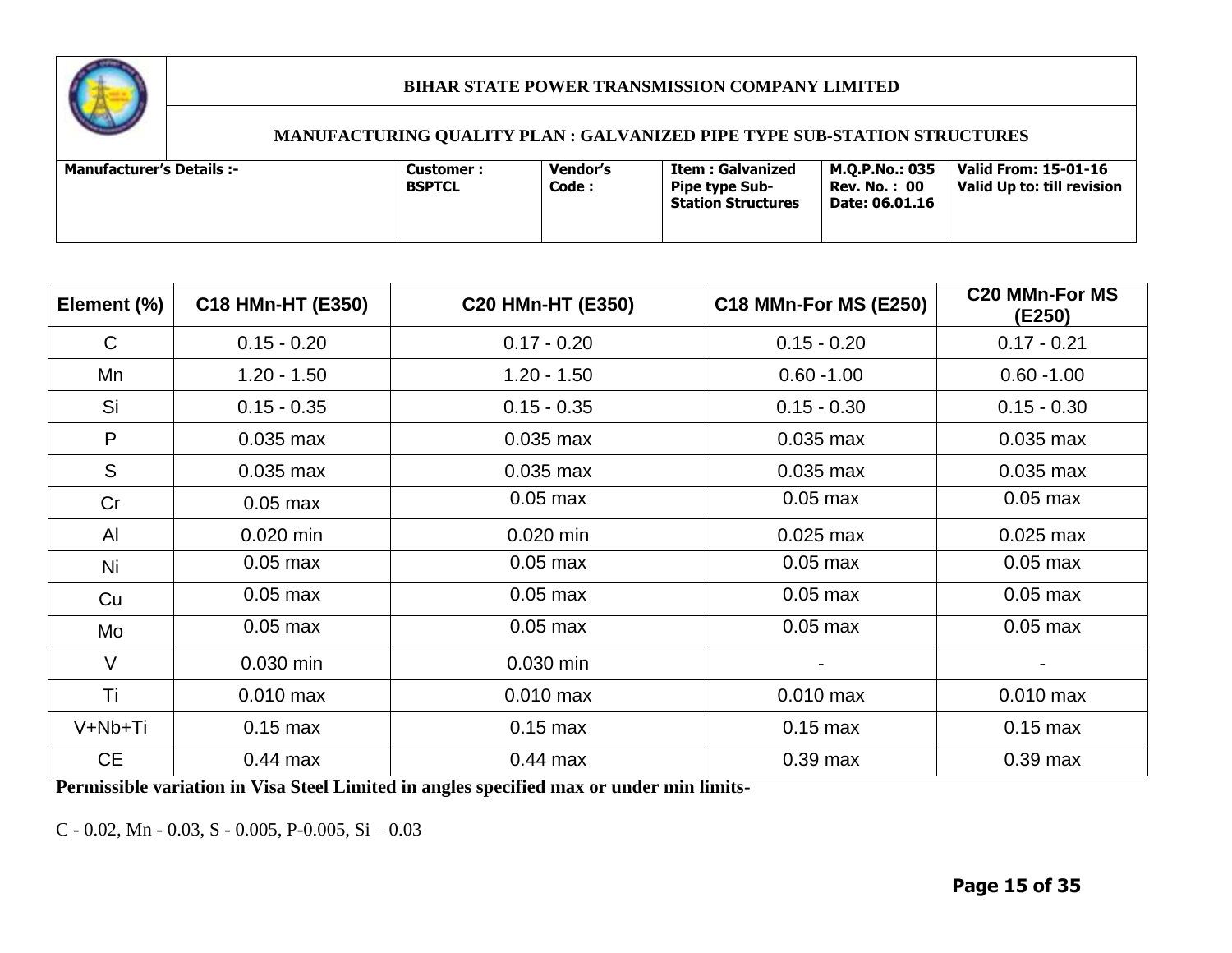

# **MANUFACTURING QUALITY PLAN : GALVANIZED PIPE TYPE SUB-STATION STRUCTURES**

| <b>Manufacturer's Details :-</b><br><b>Customer :</b><br><b>BSPTCL</b> | <b>Vendor's</b><br>Code: | Item : Galvanized<br><b>Pipe type Sub-</b><br><b>Station Structures</b> | M.O.P.No.: 035<br><b>Rev. No. : 00</b><br>Date: 06.01.16 | Valid From: 15-01-16<br>Valid Up to: till revision |
|------------------------------------------------------------------------|--------------------------|-------------------------------------------------------------------------|----------------------------------------------------------|----------------------------------------------------|
|------------------------------------------------------------------------|--------------------------|-------------------------------------------------------------------------|----------------------------------------------------------|----------------------------------------------------|

# **G. Usha Martin Ltd: Chemistry of MS & HT billets excluding tolerance**

| Element   | C18HMn-For HT (E350) | C20 MMn-For MS (E250) | C18 MMn for MS (E250) |
|-----------|----------------------|-----------------------|-----------------------|
| C.        | $0.15 - 0.20$        | $0.17 - 0.23$         | $0.15 - 0.21$         |
| Mn        | $1.20 - 1.50$        | $0.6 - 1.00$          | $0.6 - 1.00$          |
| Si        | $0.15 - 0.30$        | $0.10 - 0.40$         | $0.10 - 0.40$         |
| P         | $0.03$ max           | $0.04$ max            | 0.04 max              |
| S         | $0.03$ max           | $0.04$ max            | $0.04$ max            |
| Cr        | $0.07$ max           | $0.07$ max            | $0.07$ max            |
| Ni        | $0.10$ max           | $0.07$ max            | $0.07$ max            |
| Cu        | $0.10$ max           | $0.10$ max            | $0.10 \text{ max}$    |
| Al        | 0.015 min            | $0.002$ min           | 0.002 min             |
| Mo        | $0.010$ max          | $0.010$ max           | $0.010$ max           |
| V         | 0.030 min            |                       |                       |
| V+Nb+Ti   | $≤0.25$              | $≤0.25$               | ≤0.25                 |
| <b>CE</b> | $0.45$ max           | $0.42$ max            | $0.42$ max            |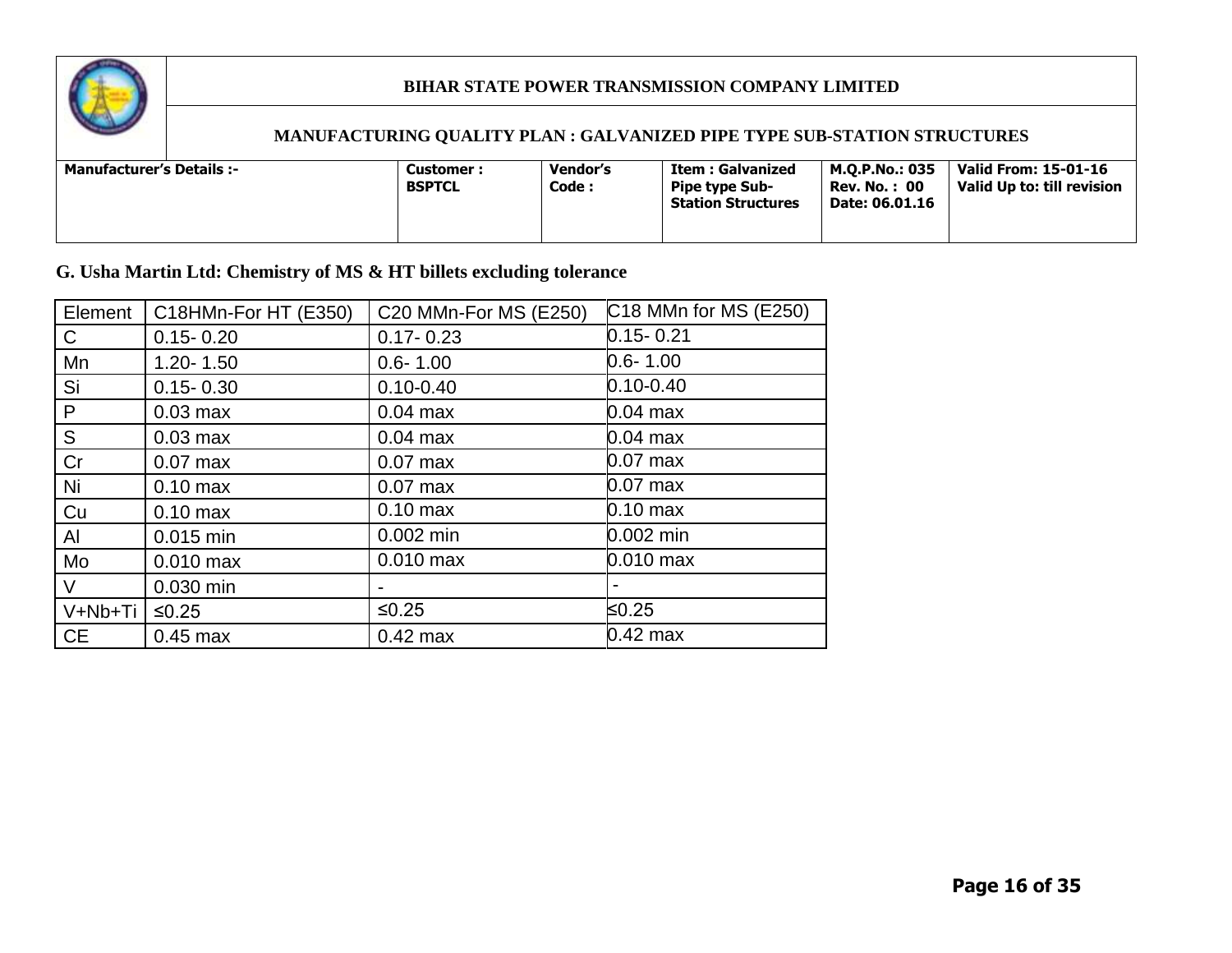

# **MANUFACTURING QUALITY PLAN : GALVANIZED PIPE TYPE SUB-STATION STRUCTURES**

| Valid From: 15-01-16<br>M.O.P.No.: 035<br><b>Manufacturer's Details :-</b><br>Item : Galvanized<br>Vendor's<br><b>Customer :</b><br>Code :<br>Valid Up to: till revision<br><b>BSPTCL</b><br><b>Rev. No. : 00</b><br><b>Pipe type Sub-</b><br><b>Station Structures</b><br>Date: 06.01.16 |
|-------------------------------------------------------------------------------------------------------------------------------------------------------------------------------------------------------------------------------------------------------------------------------------------|
|-------------------------------------------------------------------------------------------------------------------------------------------------------------------------------------------------------------------------------------------------------------------------------------------|

# **H.Electrosteel Steels Ltd: Chemistry of MS & HT billets including tolerance**

| Element   | C18HMn-For HT (E350) | C20 MMn-For MS (E250) |
|-----------|----------------------|-----------------------|
| C         | $0.15 - 0.22$        | $0.17 - 0.25$         |
| Mn        | $1.2 - 1.50$         | $0.6 - 1.00$          |
| Si        | $0.10 - 0.35$        | $0.10 - 0.35$         |
| P         | $0.045$ max          | $0.045$ max           |
| S         | $0.045$ max          | $0.045$ max           |
| Cr        | $0.08$ max           | $0.08$ max            |
| Ni        | $0.03$ max           | $0.03$ max            |
| Cu        | $0.03$ max           | $0.03$ max            |
| B         | $0.004$ max          | $0.004$ max           |
| Mo        | $0.005$ max          | $0.005$ max           |
| $\vee$    | $0.030 - 0.060$      | $0.005$ max           |
| <b>CE</b> | 0.36 to 0.45         | $0.28 - 0.42$         |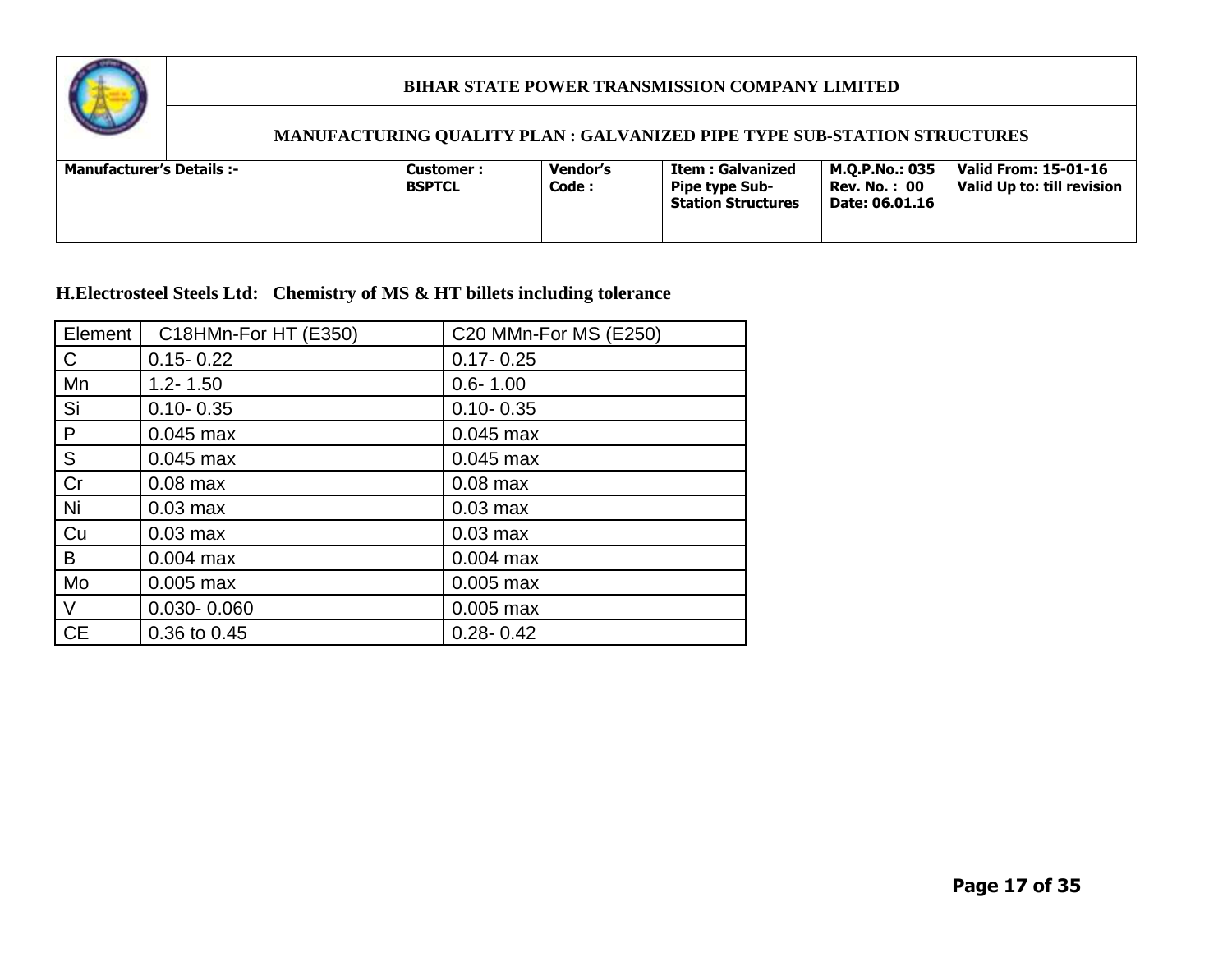

#### **MANUFACTURING QUALITY PLAN : GALVANIZED PIPE TYPE SUB-STATION STRUCTURES**

| Valid From: 15-01-16<br>M.O.P.No.: 035<br>Vendor's<br>-: Manufacturer's Details<br>Item : Galvanized<br>Customer :<br><b>BSPTCL</b><br>Code :<br>Valid Up to: till revision<br><b>Rev. No. : 00</b><br><b>Pipe type Sub-</b><br><b>Station Structures</b><br>Date: 06.01.16 |  |
|-----------------------------------------------------------------------------------------------------------------------------------------------------------------------------------------------------------------------------------------------------------------------------|--|
|-----------------------------------------------------------------------------------------------------------------------------------------------------------------------------------------------------------------------------------------------------------------------------|--|

**I.Monnet Ispat & Energy Ltd: Chemistry of MS & HT billets including tolerance** 

| Element      | C18HMn-For HT (E350) | C20 MMn-For MS (E250) | C18 MMn for MS (E250) |
|--------------|----------------------|-----------------------|-----------------------|
| $\mathsf{C}$ | $0.17 - 0.21$        | $0.18 - 0.22$         | $0.16 - 0.20$         |
| Mn           | $1.20 - 1.35$        | $0.6 - 0.8$           | $0.6 - 0.8$           |
| Si           | $0.15 - 0.30$        | $0.15 - 0.30$         | $0.15 - 0.30$         |
| P            | $0.03$ max           | $0.04$ max            | $0.04$ max            |
| S            | $0.03$ max           | $0.04$ max            | $0.04$ max            |
| Cr           | $0.05$ max           | $0.05$ max            | $0.05$ max            |
| Ni           | $0.05$ max           | $0.05$ max            | $0.05$ max            |
| Cu           | $0.05$ max           | $0.05$ max            | $0.05$ max            |
| Mo           | $0.05$ max           | $0.05$ max            | $0.05$ max            |
| $\vee$       | 0.025 min            |                       |                       |
| V+Nb+Ti      | $≤0.15$              | $≤0.15$               | ≤0.15                 |
| <b>CE</b>    | $0.45$ max           | $0.42$ max            | $0.42$ max            |

For Al killed- 0.02% Al is maintained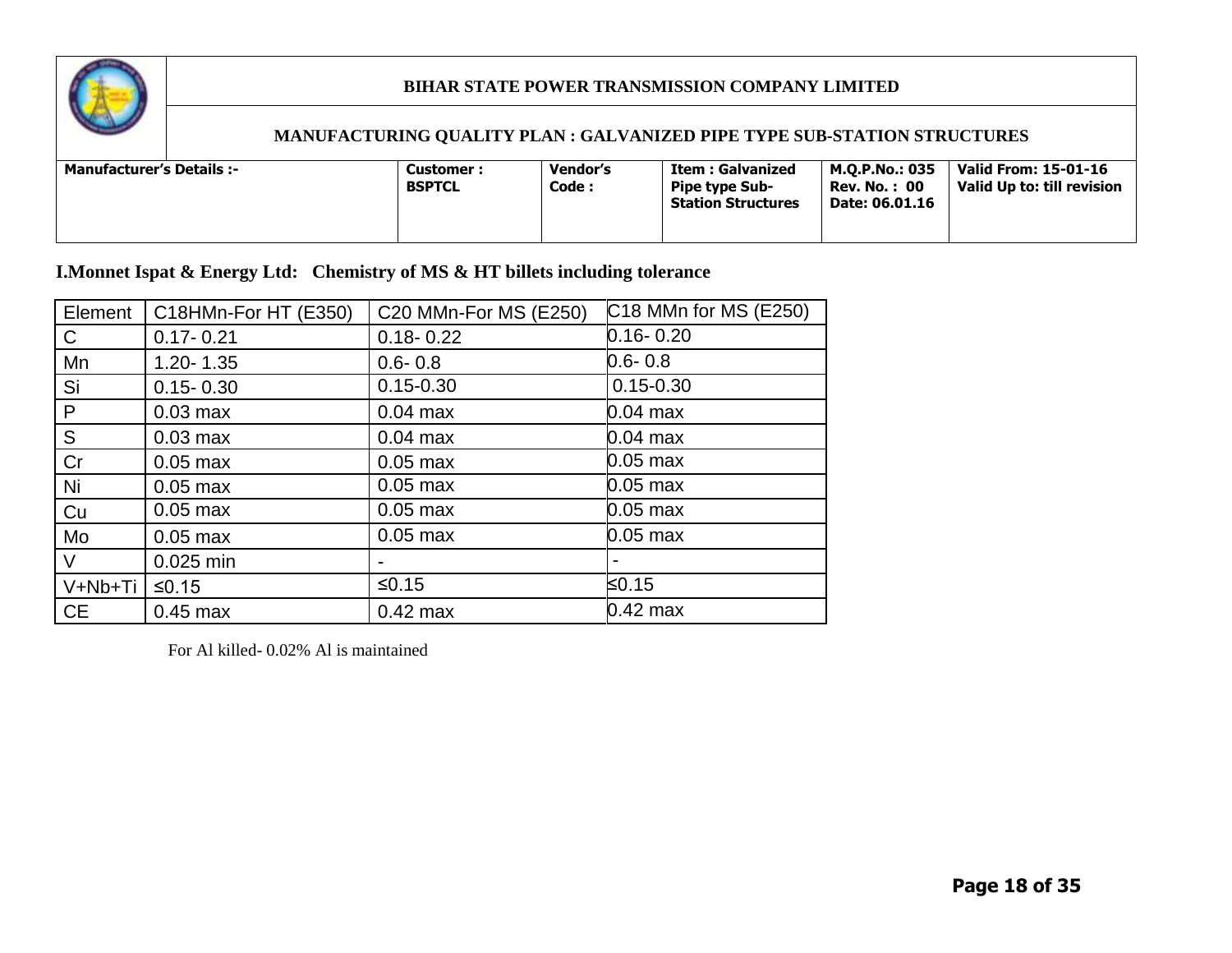

# **MANUFACTURING QUALITY PLAN : GALVANIZED PIPE TYPE SUB-STATION STRUCTURES**

| Code:<br><b>BSPTCL</b><br><b>Rev. No. : 00</b><br><b>Pipe type Sub-</b><br><b>Station Structures</b><br>Date: 06.01.16 | <b>Manufacturer's Details :-</b> | <b>Customer :</b> | Vendor's | <b>Item: Galvanized</b> | M.O.P.No.: 035 | Valid From: 15-01-16<br>Valid Up to: till revision |
|------------------------------------------------------------------------------------------------------------------------|----------------------------------|-------------------|----------|-------------------------|----------------|----------------------------------------------------|
|                                                                                                                        |                                  |                   |          |                         |                |                                                    |

# **J.JSW Steel Ltd: Chemistry of MS & HT billets including tolerance**

| Element | C <sub>18</sub> HM <sub>n</sub> -H <sub>T</sub><br>(E350) | C <sub>20</sub> MMn-For MS<br>(E250) | C18 MMn-For MS<br>(E250) |
|---------|-----------------------------------------------------------|--------------------------------------|--------------------------|
| C.      | $0.15 - 0.20$                                             | $0.17 - 0.23$                        | $0.15 - 0.21$            |
| Mn      | $1.20 - 1.50$                                             | $0.6 - 1.0$                          | $0.6 - 1.0$              |
| Si      | $0.15 - 0.30$                                             | $0.10 \cdot 0.35$                    | $0.10 - 0.35$            |
| P       | $0.03$ max                                                | $0.040$ max                          | $0.040$ max              |
| S       | $0.03$ max                                                | $0.040$ max                          | $0.040$ max              |
| Cr      | $0.07$ max                                                | $0.07$ max                           | $0.07$ max               |
| AI      | $0.015$ min                                               | 0.010 min                            | $0.010$ min              |
| Ni      | $0.07$ max                                                | $0.07$ max                           | $0.07$ max               |
| Cu      | $0.10 \text{ max}$                                        | $0.10 \text{ max}$                   | $0.10$ max               |
| Mo      | $0.07$ max                                                | $0.07$ max                           | $0.07$ max               |
| V       | $0.030$ min                                               | ۰                                    |                          |
| V+Nb+Ti | ≤0.25                                                     | ≤0.25                                | ≤ $0.25$                 |
| CE.     | $0.45$ max                                                | $0.42$ max                           | $0.42$ max               |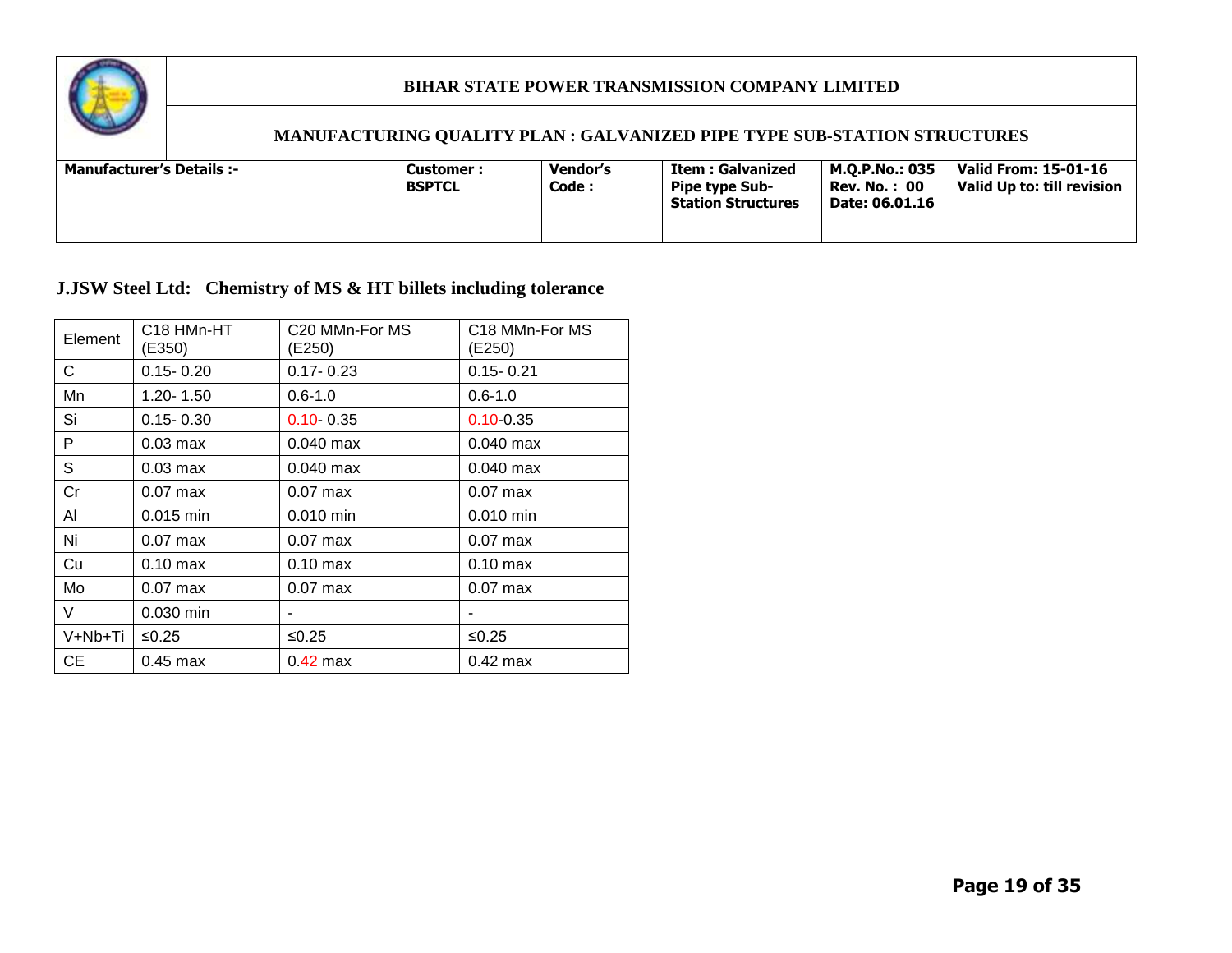

# **MANUFACTURING QUALITY PLAN : GALVANIZED PIPE TYPE SUB-STATION STRUCTURES**

| <b>Vendor's</b><br><b>Manufacturer's Details :-</b><br>Customer:<br>Code :<br><b>BSPTCL</b> | M.O.P.No.: 035<br>Item : Galvanized<br><b>Rev. No. : 00</b><br><b>Pipe type Sub-</b><br><b>Station Structures</b><br>Date: 06.01.16 | Valid From: 15-01-16<br>Valid Up to: till revision |
|---------------------------------------------------------------------------------------------|-------------------------------------------------------------------------------------------------------------------------------------|----------------------------------------------------|
|---------------------------------------------------------------------------------------------|-------------------------------------------------------------------------------------------------------------------------------------|----------------------------------------------------|

**B.** In Process Inspection

| Sr. No. | Components/<br><b>Operation &amp;</b><br><b>Description of Test</b>           | <b>Type of</b><br><b>Check</b> | <b>Ouantum of</b><br>Check /<br>Sampling with<br><b>basis</b> | <b>Reference</b><br>document for<br><b>Testing</b>                               | <b>Acceptance Norms</b>                                                                                       | <b>Format</b> of<br>Record     | 1.           | $\overline{2}$ | <b>Applicable Codes</b><br>$\mathbf{3}$ | 4 | 5      | 6           | <b>Remarks</b> |
|---------|-------------------------------------------------------------------------------|--------------------------------|---------------------------------------------------------------|----------------------------------------------------------------------------------|---------------------------------------------------------------------------------------------------------------|--------------------------------|--------------|----------------|-----------------------------------------|---|--------|-------------|----------------|
| 2.0     | <b>INPROCESS</b><br><b>INSPECTION</b><br><b>Fabrication of Tower</b><br>Parts |                                |                                                               | IS 802 Part II/<br>IS 7215/<br><b>BSPTCL</b> approved<br>Drwg., Shop<br>Sketches |                                                                                                               |                                |              |                |                                         |   |        |             |                |
| (a)     | Straightening                                                                 | Visual                         | 100%                                                          |                                                                                  |                                                                                                               |                                |              |                |                                         |   |        |             |                |
| (b)     | Cropping (Cutting)                                                            | Dime-<br>nsional               | Ist Piece and<br>every 50th Piece                             |                                                                                  | Length Tolerance<br>$\pm$ 2 mm<br>The cut surface<br>to be clean, reasonable square & free<br>from distortion | <b>BSPTCL</b><br><b>REPORT</b> | $\mathbf{A}$ |                | S                                       | Z | $\sim$ | $\mathbf N$ |                |
| (c)     | Stamping                                                                      | Visual                         | Ist Piece and<br>every 50th Piece                             |                                                                                  | Letter size as per<br>BSPTCL Specn. /<br>TPL norms                                                            | -do-                           | $\mathbf{A}$ |                | S                                       | Z | $\sim$ | $\mathbf N$ |                |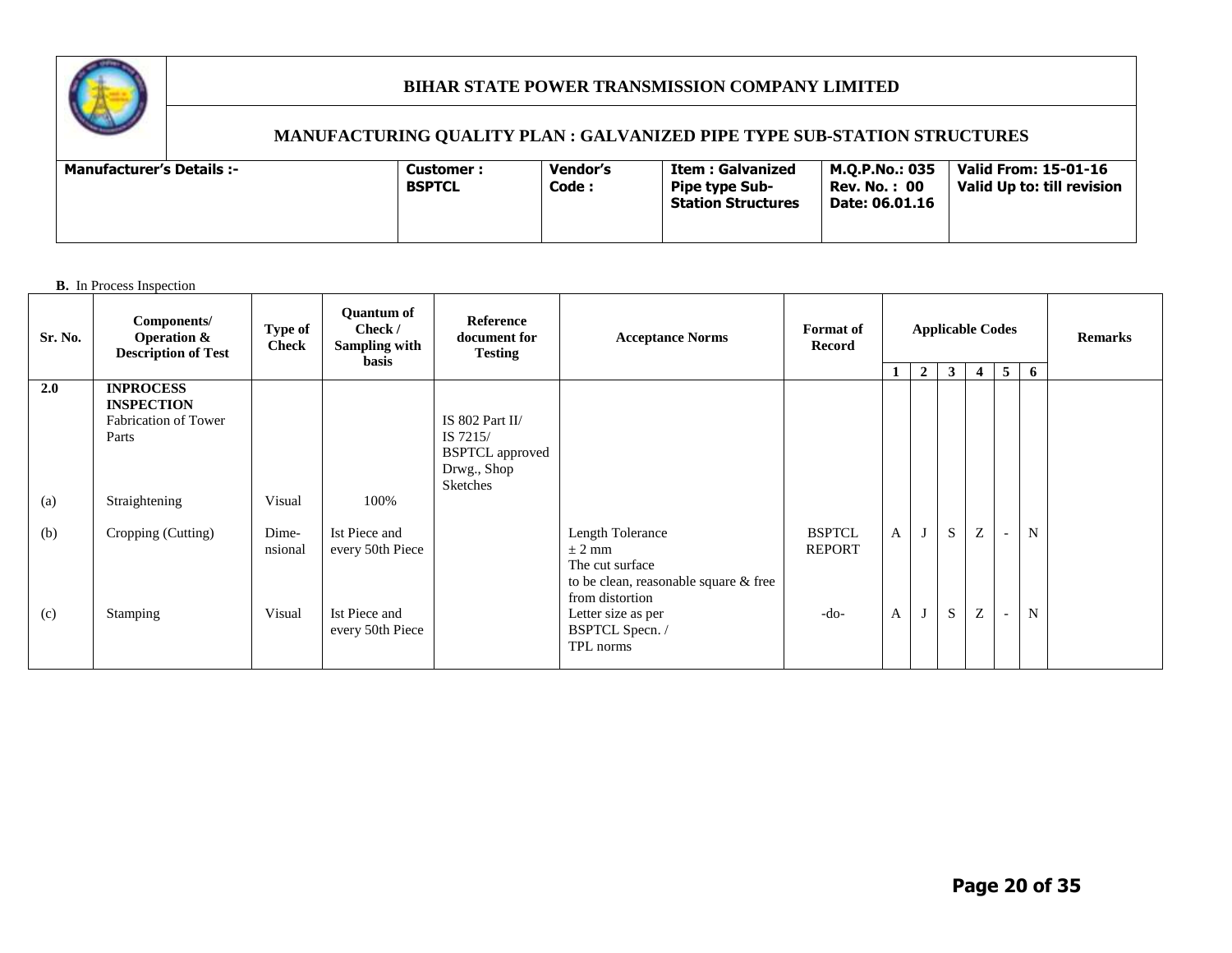

| <b>Manufacturer's Details :-</b> | Customer :<br><b>BSPTCL</b> | Vendor's<br>Code : | Item : Galvanized<br><b>Pipe type Sub-</b><br><b>Station Structures</b> | M.O.P.No.: 035<br><b>Rev. No.: 00</b><br>Date: 06.01.16 | Valid From: 15-01-16<br>Valid Up to: till revision |
|----------------------------------|-----------------------------|--------------------|-------------------------------------------------------------------------|---------------------------------------------------------|----------------------------------------------------|
|----------------------------------|-----------------------------|--------------------|-------------------------------------------------------------------------|---------------------------------------------------------|----------------------------------------------------|

| (d) | Punching / Drilling | Dime-   | Ist Piece and    | Holes for bolts shall be drilled  | -do- | A | эx, | Z | N |  |
|-----|---------------------|---------|------------------|-----------------------------------|------|---|-----|---|---|--|
|     |                     | nsional | every 50th Piece | or punched with a jig but         |      |   |     |   |   |  |
|     |                     |         |                  | drilled holes shall be preferred. |      |   |     |   |   |  |
|     |                     |         |                  | The punching may be adopted       |      |   |     |   |   |  |
|     |                     |         |                  | for thickness up to 12 mm.        |      |   |     |   |   |  |
|     |                     |         |                  | Tolerances regarding punch        |      |   |     |   |   |  |
|     |                     |         |                  | holes should be as follows:       |      |   |     |   |   |  |
|     |                     |         |                  | a)Holes must be perfectly         |      |   |     |   |   |  |
|     |                     |         |                  | circular and no tolerances in     |      |   |     |   |   |  |
|     |                     |         |                  | this respect are possible.        |      |   |     |   |   |  |
|     |                     |         |                  | b)The maximum allowable           |      |   |     |   |   |  |
|     |                     |         |                  | difference in diameter of the     |      |   |     |   |   |  |
|     |                     |         |                  | holes on the two sides of plates  |      |   |     |   |   |  |
|     |                     |         |                  | or angle is 0.8mm, i.e the        |      |   |     |   |   |  |
|     |                     |         |                  | allowable taper in a punched      |      |   |     |   |   |  |
|     |                     |         |                  | hole should not exceed 0.8mm      |      |   |     |   |   |  |
|     |                     |         |                  | on diameter.                      |      |   |     |   |   |  |
|     |                     |         |                  | c)Holes must be square with       |      |   |     |   |   |  |
|     |                     |         |                  | the plates or angles and have     |      |   |     |   |   |  |
|     |                     |         |                  | their walls parallel.             |      |   |     |   |   |  |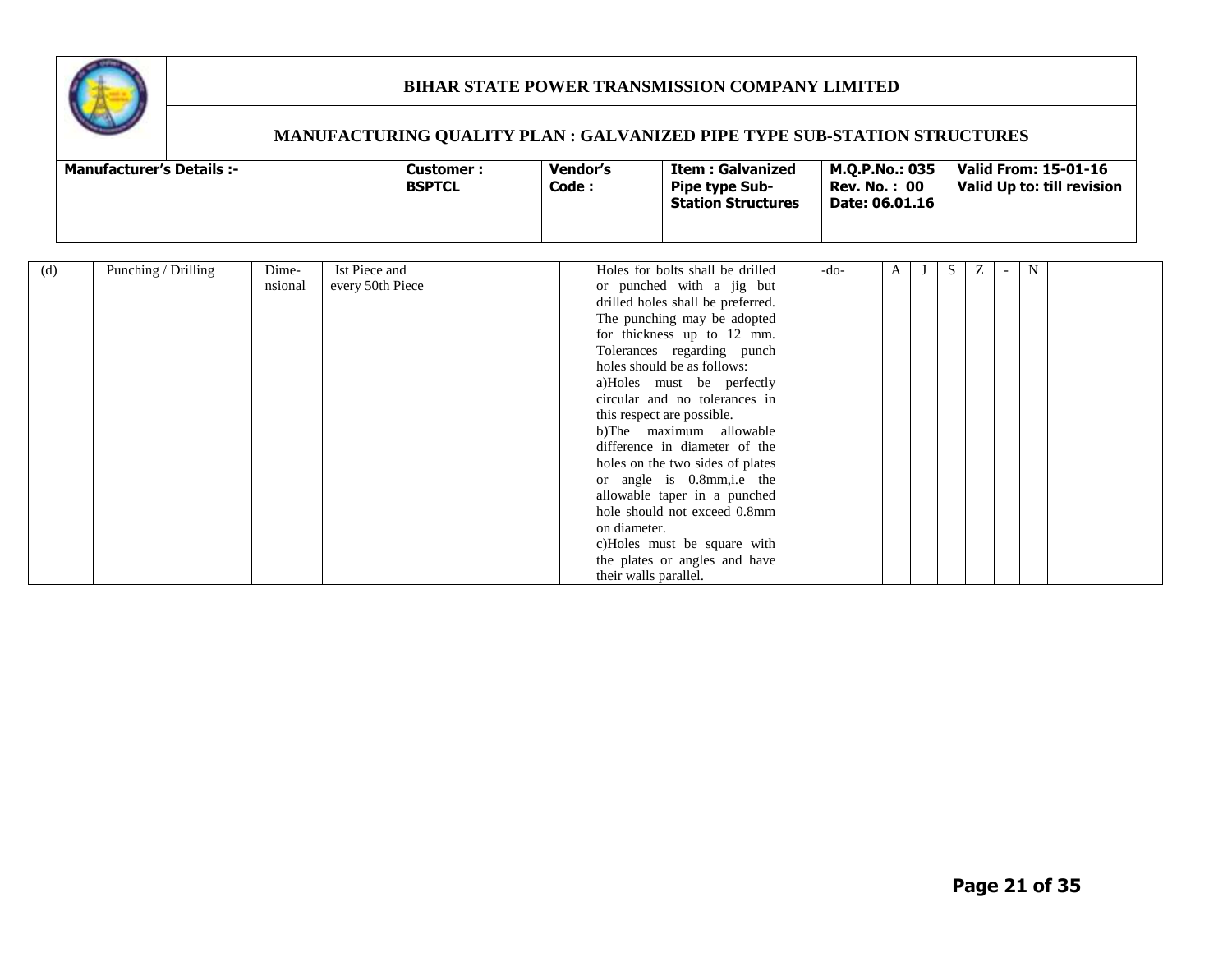

#### **MANUFACTURING QUALITY PLAN : GALVANIZED PIPE TYPE SUB-STATION STRUCTURES**

| <b>Vendor's</b><br><b>Manufacturer's Details :-</b><br><b>Customer :</b><br>Code :<br><b>BSPTCL</b> | M.O.P.No.: 035<br>Item : Galvanized<br><b>Rev. No. : 00</b><br><b>Pipe type Sub-</b><br>Date: 06.01.16<br><b>Station Structures</b> | Valid From: 15-01-16<br>Valid Up to: till revision |
|-----------------------------------------------------------------------------------------------------|-------------------------------------------------------------------------------------------------------------------------------------|----------------------------------------------------|
|-----------------------------------------------------------------------------------------------------|-------------------------------------------------------------------------------------------------------------------------------------|----------------------------------------------------|

#### **B.** In Process Inspection

| Sr. No. | Components/<br><b>Operation &amp;</b><br><b>Description of Test</b> | <b>Type of Check</b> | <b>Quantum of</b><br><b>Check / Sampling</b><br>with basis | Reference document for<br><b>Testing</b>                                      | <b>Acceptance Norms</b>                                                                                                                   | <b>Format</b> of<br>Record |              | <b>Applicable Codes</b><br>$\overline{2}$<br>$\mathbf{3}$<br>5<br>6<br>$\overline{4}$ |           |          |                          |                |  |  |  |  | <b>Remarks</b> |
|---------|---------------------------------------------------------------------|----------------------|------------------------------------------------------------|-------------------------------------------------------------------------------|-------------------------------------------------------------------------------------------------------------------------------------------|----------------------------|--------------|---------------------------------------------------------------------------------------|-----------|----------|--------------------------|----------------|--|--|--|--|----------------|
| (e)     | <b>Edge Security</b>                                                | Dimensional          | 1st Piece and every<br>50th Piece                          | IS 802 Part II/<br>IS 7215/<br><b>BSPTCL</b> approved Drwg.,<br>Shop Sketches |                                                                                                                                           | $-do-$                     | A            | J                                                                                     | ${\bf S}$ | Z        | $\blacksquare$           | $\overline{N}$ |  |  |  |  |                |
| (i)     | For 13.5 mm dia<br>Hole                                             |                      |                                                            |                                                                               | Sheared 20mm Min.<br>Rolled 16mm Min.                                                                                                     |                            |              |                                                                                       |           |          |                          |                |  |  |  |  |                |
| (ii)    | For 17.5 mm dia<br>Hole                                             |                      |                                                            |                                                                               | Sheared 23mm Min.<br>Rolled 20mm Min.                                                                                                     |                            |              |                                                                                       |           |          |                          |                |  |  |  |  |                |
| (iii)   | For 21.5 mm dia<br>Hole                                             |                      |                                                            |                                                                               | Sheared 28mm Min.<br>Rolled 25mm Min.                                                                                                     |                            |              |                                                                                       |           |          |                          |                |  |  |  |  |                |
| (iv)    | For 25 mm & 25.5<br>mm dia Hole                                     |                      |                                                            |                                                                               | As per approved<br>Drawing                                                                                                                |                            |              |                                                                                       |           |          |                          |                |  |  |  |  |                |
| (f)     | Drilling & Punching<br>Hole To Hole<br>Distance                     |                      | 1st Piece and<br>every 50th Piece                          |                                                                               | Tolerance cumulative and<br>between consecutive hole<br>shall be within<br>$\pm$ 2 mm and $\pm$ 1 mm<br>respectively                      | $-do-$                     | $\mathbf{A}$ | J                                                                                     | S         | $\rm{Z}$ | $\blacksquare$           | $\mathbf N$    |  |  |  |  |                |
| (g)     | Notching<br>Flange Cut<br>Corner Cut<br>Bevel Cut                   |                      | 1st Piece and<br>every<br>50th Piece                       |                                                                               | + 5mm on specified length<br>of cut operationally<br>shearing up to 12 mm<br>thick<br>by gas cutting for<br>material above<br>12 mm thick | $-do-$                     | $\mathbf{A}$ | J                                                                                     | S         | Z        | $\overline{\phantom{a}}$ | $\mathbf N$    |  |  |  |  |                |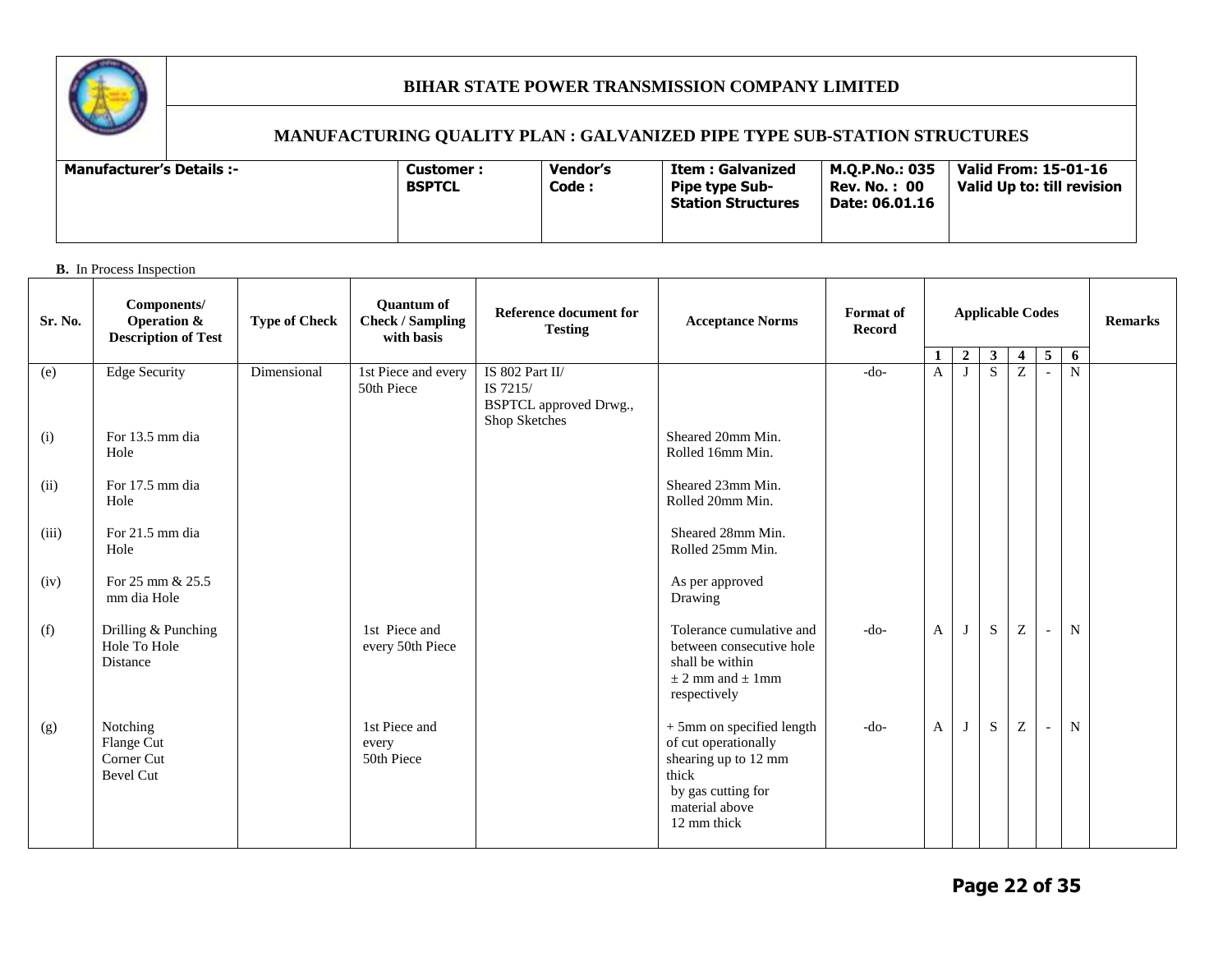

#### **MANUFACTURING QUALITY PLAN : GALVANIZED PIPE TYPE SUB-STATION STRUCTURES**

#### **B.** In Process Inspection

| Sr. No. | Components/<br><b>Operation &amp;</b><br><b>Description of Test</b> | <b>Type of</b><br><b>Check</b> | <b>Quantum of Check /</b><br>Sampling with basis<br>1st Piece and every | Reference document<br>for Testing                                            | <b>Acceptance Norms</b>                                                                                                                                                                                                                                                                                                                                     | <b>Format</b> of<br><b>Record</b> | <b>Applicable Codes</b> |                     |                    |                      | <b>Remarks</b>           |        |  |
|---------|---------------------------------------------------------------------|--------------------------------|-------------------------------------------------------------------------|------------------------------------------------------------------------------|-------------------------------------------------------------------------------------------------------------------------------------------------------------------------------------------------------------------------------------------------------------------------------------------------------------------------------------------------------------|-----------------------------------|-------------------------|---------------------|--------------------|----------------------|--------------------------|--------|--|
|         |                                                                     |                                |                                                                         | <b>BSPTCL</b>                                                                | for members                                                                                                                                                                                                                                                                                                                                                 |                                   | $\mathbf{1}$            | $\overline{2}$<br>J | $\mathbf{3}$<br>S. | $\vert 4 \vert$<br>Z | $\overline{5}$           | 6<br>N |  |
| (h)     | <b>Heel Cutting</b>                                                 | Dimensi-<br>onal               | 50th Piece                                                              | Approved Drwgs./<br>Shop Sketches                                            | $>12$ mm thick<br>gas cutting to be adopted<br>followed<br>By grinding/Machine cutting.<br>Tolerance on heel cutting length<br>$+10$ mm                                                                                                                                                                                                                     | $-do-$                            | A                       |                     |                    |                      | $\overline{\phantom{a}}$ |        |  |
| (i)     | Bending                                                             |                                | 100% Pieces                                                             | IS 802( $Part II$ )<br>IS 7215/BSPTCL<br>Approved Drawing /<br>Shop Sketches | (1) HT Sections / Plates<br>All Sections & all plates to be<br>hot bent.                                                                                                                                                                                                                                                                                    | $-do-$                            | $\mathbf{A}$            | J                   | S.                 | Z                    | $\overline{\phantom{a}}$ | N      |  |
|         |                                                                     |                                |                                                                         |                                                                              | (2) MS Section<br>i) Cold - Section upto<br>75X75X6 - Angle Upto 10°<br>ii) Cold - Section upto<br>$100X100X8 - Angle Upto 5^\circ$<br>iii) Hot - Section above<br>$75X75X6$ – Angle Above $10^{\circ}$<br>iv) Hot - Section above<br>$100X100X8$ – Angle Above 5°<br>$(3)$ M. S. Plates<br>i) Cold Upto 12 mm thick<br>Upto $15^\circ$<br>ii) Hot - Others | $-do-$<br>$-do-$                  |                         |                     |                    |                      |                          |        |  |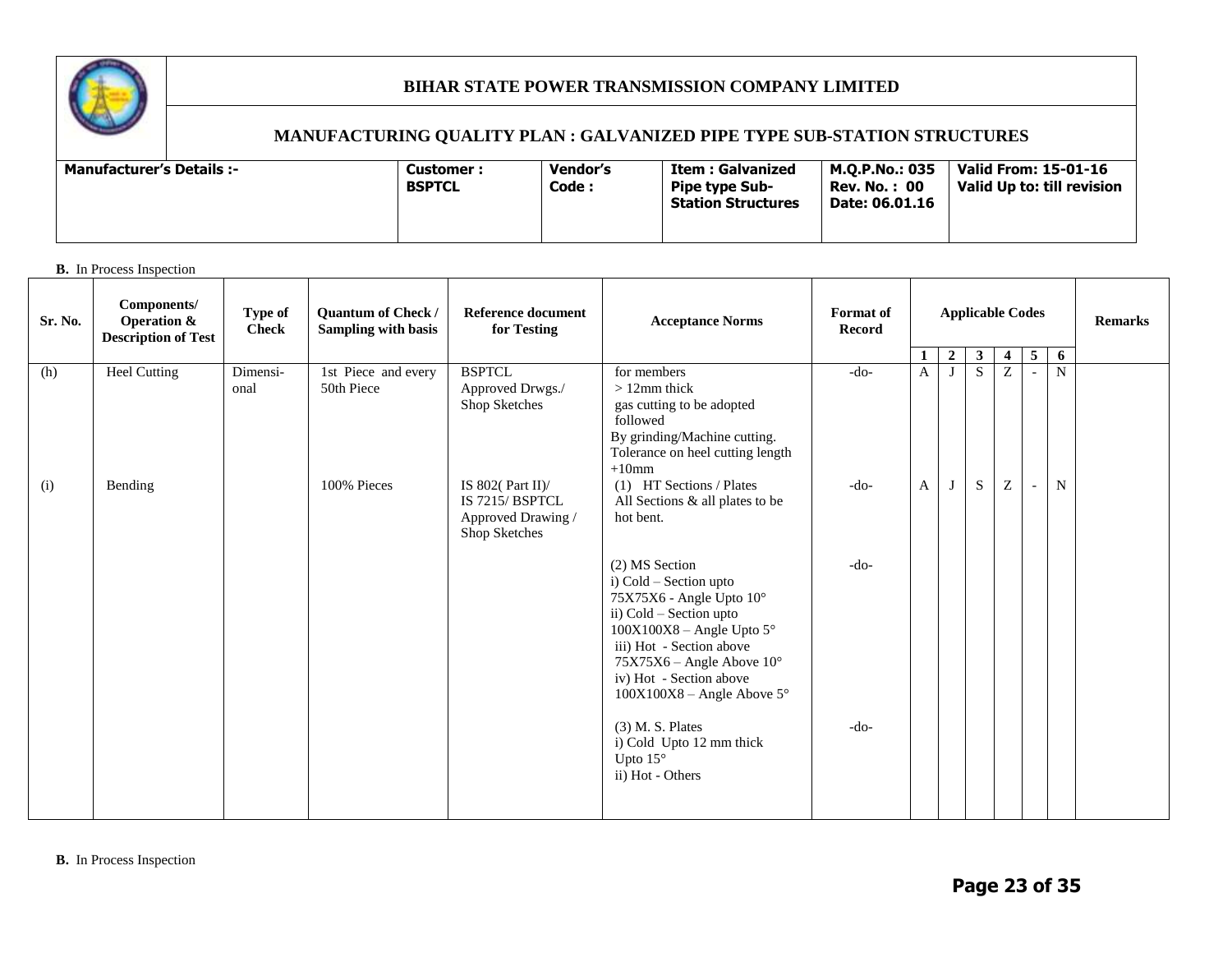

| Sr. No.    | Components/<br>Operation &<br><b>Description of Test</b> | <b>Type of Check</b>                      | <b>Quantum of</b><br>Check /<br>Sampling with<br>basis | <b>Reference document for Testing</b>                                                                                                                 | Acceptance<br><b>Norms</b>                                                                | Format of<br><b>Record</b>                 |   | <b>Applicable Codes</b> |              |                         |                          |              |                                                                                                                                             |  |  |  |  |  |  |  |  |  |  | <b>Remarks</b> |
|------------|----------------------------------------------------------|-------------------------------------------|--------------------------------------------------------|-------------------------------------------------------------------------------------------------------------------------------------------------------|-------------------------------------------------------------------------------------------|--------------------------------------------|---|-------------------------|--------------|-------------------------|--------------------------|--------------|---------------------------------------------------------------------------------------------------------------------------------------------|--|--|--|--|--|--|--|--|--|--|----------------|
|            |                                                          |                                           |                                                        |                                                                                                                                                       |                                                                                           |                                            |   | $\boldsymbol{2}$        | $\mathbf{3}$ | $\overline{\mathbf{4}}$ | $5\overline{)}$          | 6            |                                                                                                                                             |  |  |  |  |  |  |  |  |  |  |                |
|            | Welding                                                  | a) WPS<br>Approval<br>(b) PQR<br>Approval |                                                        | As per BSPTCL Technical<br>specn./approved<br>Drg./BSPTCL approved Welding<br>procedure & Welder's<br>qualification<br>As per BSPTCL Technical specn. | No welding<br>defects                                                                     | Fabricator's<br>Log<br>Book/Format<br>e No | A | J                       | U            | Z                       |                          | $\mathsf{N}$ | Welders to be<br>Qualified by<br><b>BSPTCL</b>                                                                                              |  |  |  |  |  |  |  |  |  |  |                |
| (j)<br>(k) | DP test                                                  | physical                                  | 25%                                                    |                                                                                                                                                       | As per BSPTCL<br>Technical<br>specn./approved<br>Drg before<br>release of<br>material for |                                            | A | J                       | U            | Z                       | $\overline{\phantom{a}}$ | $\mathsf{N}$ | <b>DISPATCH</b><br><b>CLEARANCES</b><br><b>INSTRUCTION</b><br>S& Record<br>review of                                                        |  |  |  |  |  |  |  |  |  |  |                |
|            | Inspection of<br>structure at black<br>stage             | Physical,<br>dimensional<br>etc.          | Random                                                 |                                                                                                                                                       | galvanizing                                                                               |                                            | A | J                       | $\cup$       | Z                       | $\overline{\phantom{a}}$ | N            | black stage<br>clearance at<br>the time of<br>final<br>inspection                                                                           |  |  |  |  |  |  |  |  |  |  |                |
| $($ l $)$  | <b>Proto Assembly</b><br>check                           |                                           | One structure<br>of each type                          | As per BSPTCL Technical<br>specn./approved<br>Drg/ bill of material etc.                                                                              | As per BSPTCL<br>Technical<br>specn./approved<br>Drg./ bill of<br>material                |                                            |   |                         |              |                         |                          |              | Review of<br>Proto<br>clearance<br>witnessed by<br>main<br>contractor and<br>Corrected<br><b>BOM</b> approval<br>from BSPTCL<br>engineering |  |  |  |  |  |  |  |  |  |  |                |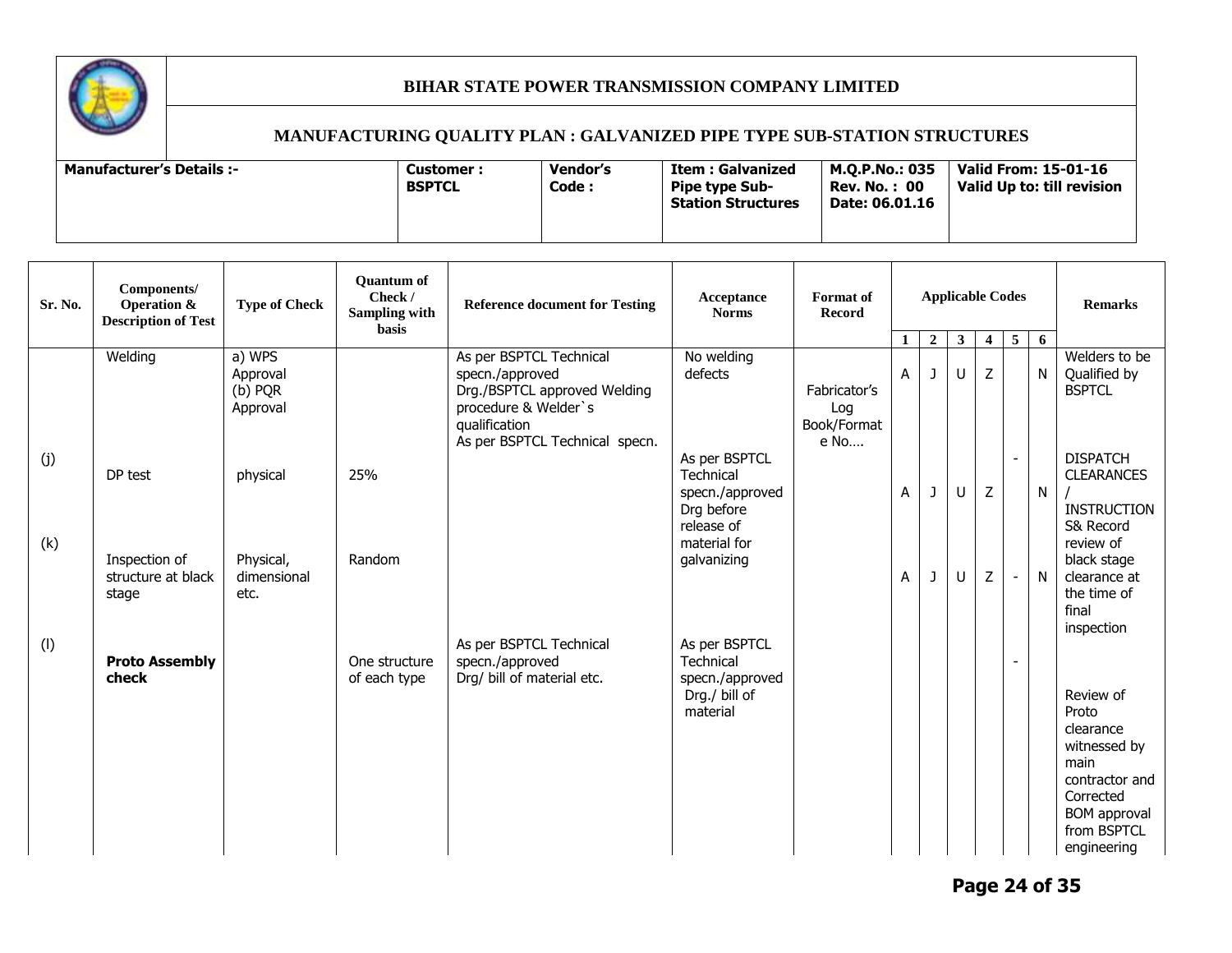

| <b>Manufacturer's Details :-</b> | Customer:<br><b>BSPTCL</b> | <b>Vendor's</b><br>Code : | Item : Galvanized<br><b>Pipe type Sub-</b><br><b>Station Structures</b> | M.O.P.No.: 035<br><b>Rev. No. : 00</b><br>Date: 06.01.16 | Valid From: 15-01-16<br>Valid Up to: till revision |
|----------------------------------|----------------------------|---------------------------|-------------------------------------------------------------------------|----------------------------------------------------------|----------------------------------------------------|
|----------------------------------|----------------------------|---------------------------|-------------------------------------------------------------------------|----------------------------------------------------------|----------------------------------------------------|

| (m) | <b>PROTO</b><br>(model<br>assembly as<br>per<br>requirements of<br>BSPTCL) | Dimensional | <b>One</b><br>structure of<br>each type | BSPTCL approved drawing,<br>BOM-assembled proto to be<br>checked for dimension, angle<br>size and then<br>interchangeability of<br>members |  | <b>BSPTCL</b><br><b>REPORT</b> | $\mathsf{A}$ | J | $\mathsf{T}$ | Z |  | $\mathsf{N}$ | Record<br>review at the<br>time of final<br>inspection,<br>Dispatch<br>Clearances /<br><b>Instructions</b><br>to be<br>witnessed by<br>the turn key<br>contractor<br>and obtain<br>proto<br>corrected<br>drawings<br>and BOM<br>approved<br>from BSPTCL |
|-----|----------------------------------------------------------------------------|-------------|-----------------------------------------|--------------------------------------------------------------------------------------------------------------------------------------------|--|--------------------------------|--------------|---|--------------|---|--|--------------|---------------------------------------------------------------------------------------------------------------------------------------------------------------------------------------------------------------------------------------------------------|
|-----|----------------------------------------------------------------------------|-------------|-----------------------------------------|--------------------------------------------------------------------------------------------------------------------------------------------|--|--------------------------------|--------------|---|--------------|---|--|--------------|---------------------------------------------------------------------------------------------------------------------------------------------------------------------------------------------------------------------------------------------------------|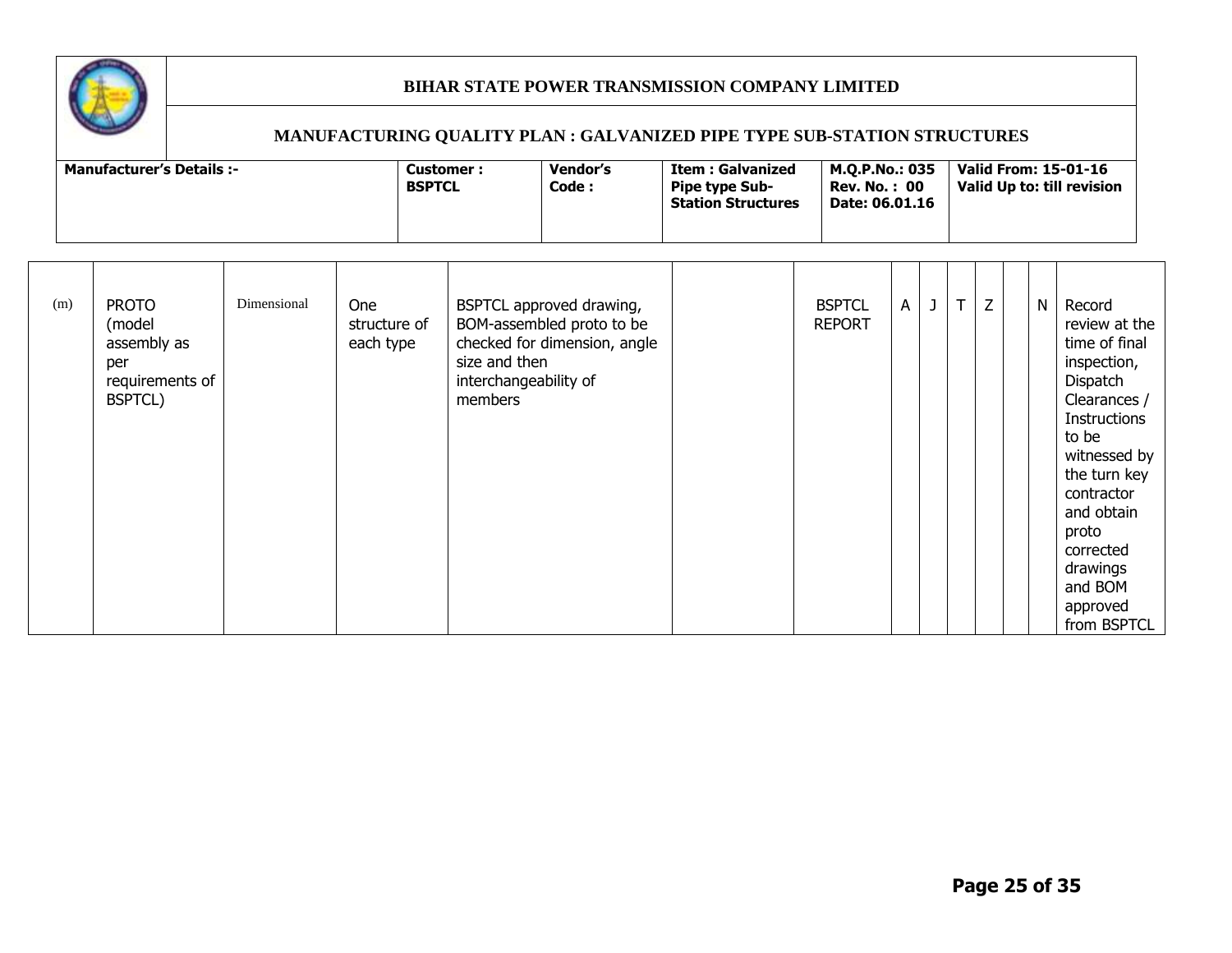

#### **MANUFACTURING QUALITY PLAN : GALVANIZED PIPE TYPE SUB-STATION STRUCTURES**

#### **B.** In Process Inspection

| Sr. No.    | <b>Components/ Operation &amp;</b><br><b>Description of Test</b> | Type of<br><b>Check</b> | <b>Quantum of</b><br><b>Check / Sampling</b><br>with basis | Reference<br>document for<br><b>Testing</b> | Acceptance<br><b>Norms</b>                                                                                                   | Format of<br>Record | <b>Applicable Codes</b>      |              |                |                |                          |        | <b>Remarks</b>                                                                                                                                             |
|------------|------------------------------------------------------------------|-------------------------|------------------------------------------------------------|---------------------------------------------|------------------------------------------------------------------------------------------------------------------------------|---------------------|------------------------------|--------------|----------------|----------------|--------------------------|--------|------------------------------------------------------------------------------------------------------------------------------------------------------------|
| 3.0        | <b>GLAVANIZING</b><br>(Surface Preparation Procedure)            |                         |                                                            |                                             |                                                                                                                              |                     | 1                            | $\mathbf{2}$ | 3 <sup>1</sup> | $\overline{4}$ | 5 <sup>1</sup>           | -6     | On 20% of total<br>pipe structure,<br>test coupon each<br>of pipe, plate,<br>angle, channel<br>etc. to be<br>attached before<br>dipping<br>fabricated pipe |
| 3.1        | <b>Degreasing</b>                                                | Chemical                | One sample<br>daily                                        | IS 2629                                     | Manufacturer's<br>plant standard/IS                                                                                          | $-do-$              | $\mathbf{A}$                 | J            | S              | $\mathbf Z$    | $\sim$                   | N      |                                                                                                                                                            |
| 3.2<br>3.3 | <b>Pickling</b><br><b>Rinsing</b>                                | Chemical<br>Chemical    | One sample<br>daily<br>One sample<br>daily                 | IS 2629<br>IS 2629                          | Manufacturer's<br>plant standard/IS<br>Iron contents 100<br>to 120 gram/litre.<br>Max<br>Manufacturer's<br>plant standard/IS | $-do-$<br>$-do-$    | $\mathbf{A}$<br>$\mathbf{A}$ | J<br>J       | S<br>S         | Z<br>Z         | $\overline{\phantom{a}}$ | N<br>N |                                                                                                                                                            |
|            |                                                                  |                         |                                                            |                                             |                                                                                                                              |                     |                              |              |                |                |                          |        |                                                                                                                                                            |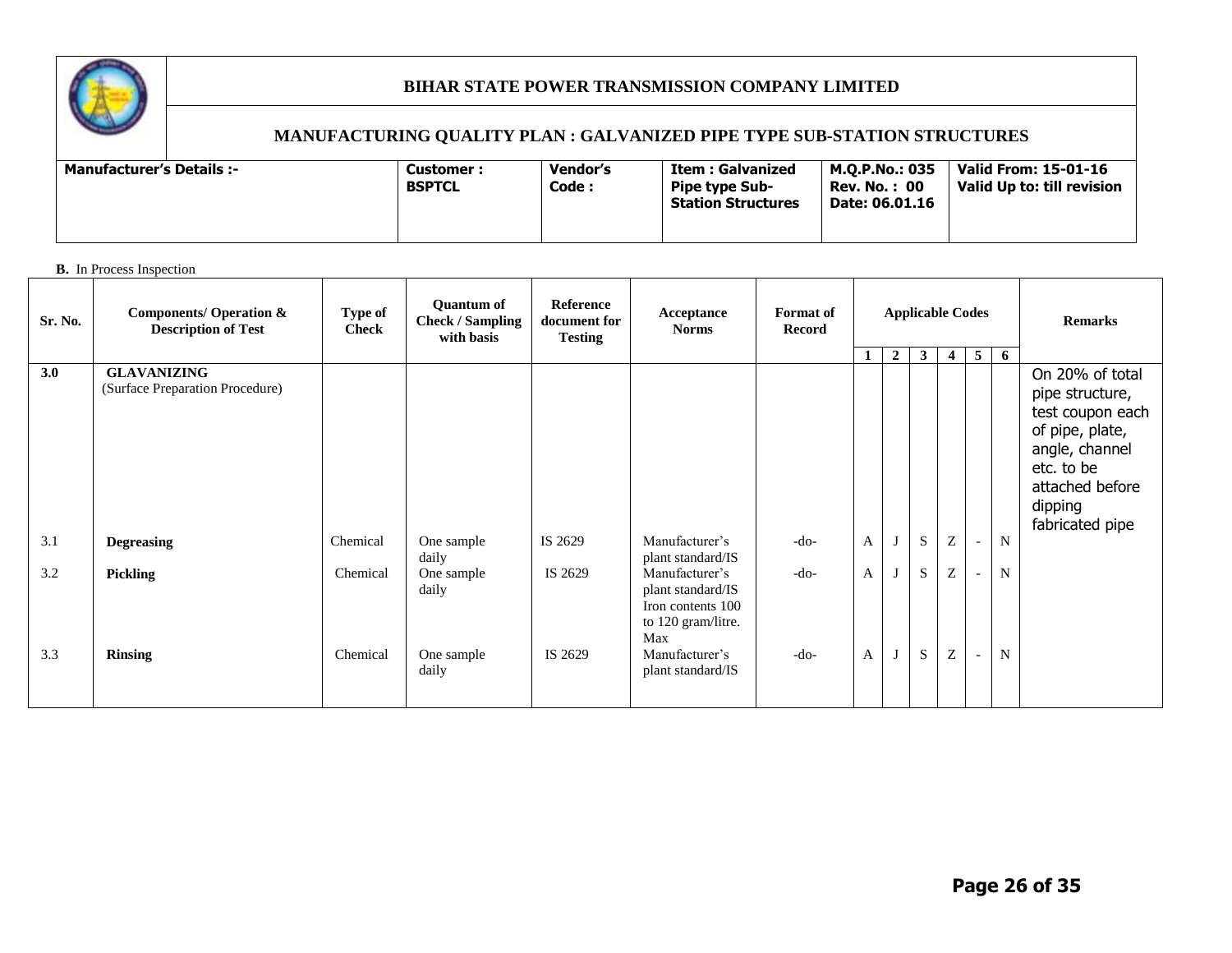

#### **MANUFACTURING QUALITY PLAN : GALVANIZED PIPE TYPE SUB-STATION STRUCTURES**

| Vendor's<br><b>Manufacturer's Details :-</b><br>Customer:<br><b>BSPTCL</b><br>Code: | <b>Valid From: 15-01-16</b><br>M.O.P.No.: 035<br>Item : Galvanized<br><b>Rev. No. : 00</b><br>Valid Up to: till revision<br><b>Pipe type Sub-</b><br>Date: 06.01.16<br><b>Station Structures</b> |
|-------------------------------------------------------------------------------------|--------------------------------------------------------------------------------------------------------------------------------------------------------------------------------------------------|
|-------------------------------------------------------------------------------------|--------------------------------------------------------------------------------------------------------------------------------------------------------------------------------------------------|

#### **B.** In Process Inspection

| Sr. No. | <b>Components/ Operation &amp; Description of</b><br><b>Test</b>                                                                             | Type of<br><b>Check</b> | <b>Quantum of</b><br>Check /<br>Sampling with<br><b>basis</b> | Reference<br>document for<br><b>Testing</b> | <b>Acceptance Norms</b> | Format of<br><b>Record</b> | -1           | $\boldsymbol{2}$ | <b>Applicable Codes</b><br>$\mathbf{3}$ | <b>Remarks</b>                                        |                          |                  |  |
|---------|----------------------------------------------------------------------------------------------------------------------------------------------|-------------------------|---------------------------------------------------------------|---------------------------------------------|-------------------------|----------------------------|--------------|------------------|-----------------------------------------|-------------------------------------------------------|--------------------------|------------------|--|
| 3.4     | <b>Pre Fluxing</b>                                                                                                                           | Chemical                | One sample<br>daily                                           | IS 2629                                     | IS 2629                 | $-do-$                     | $\mathbf{A}$ | J                | S                                       | $\overline{4}$<br>Z                                   | 5 <sup>1</sup><br>$\sim$ | 6<br>$\mathbf N$ |  |
| 3.5     | <b>Pre-heating</b>                                                                                                                           | Measure-<br>ment        | One check<br>per day                                          | IS 2629                                     | IS 2629                 | $-do-$                     | A            | J                | S                                       | $\mathbf{Z}% ^{T}=\mathbf{Z}^{T}\times\mathbf{Z}^{T}$ | $\overline{\phantom{a}}$ | $\mathbf N$      |  |
| 3.6     | <b>Dipping</b><br>After drying is over the material is dipped in<br>molten zinc. Following parameters are controlled                         |                         |                                                               |                                             |                         | $-do-$                     | $\mathbf{A}$ | J                | S                                       | $\mathbf{Z}% ^{T}=\mathbf{Z}^{T}\times\mathbf{Z}^{T}$ | $\sim$                   | $\mathbf N$      |  |
|         | a) Zinc bath temperature<br>Recording is done by graphical manner OR<br>sensors with digital display                                         |                         | Hourly check                                                  | IS 2629                                     | 450+/-10 $^{\circ}$ C.  | $-do-$                     | A            | J                | ${\bf S}$                               | $\mathbf Z$                                           | $\sim$                   | ${\bf N}$        |  |
|         | b) Immersion $\&$<br>Withdrawal time.<br>Degree of immersion and withdrawal time is<br>decided based on thickness and length of<br>material. |                         |                                                               | IS 2629                                     | IS 2629                 | $-do-$                     | A            | J                | S                                       | $\mathbf Z$                                           | $\sim$                   | ${\bf N}$        |  |
| 3.7     | <b>Quenching in Running Water:</b><br>After dipping the material is quenched in running<br>water                                             |                         |                                                               | IS 2629                                     | IS 2629                 | $-do-$                     | $\mathbf{A}$ | $\mathbf{J}$     | S                                       | $\mathbf Z$                                           | $\sim$                   | $\mathbf N$      |  |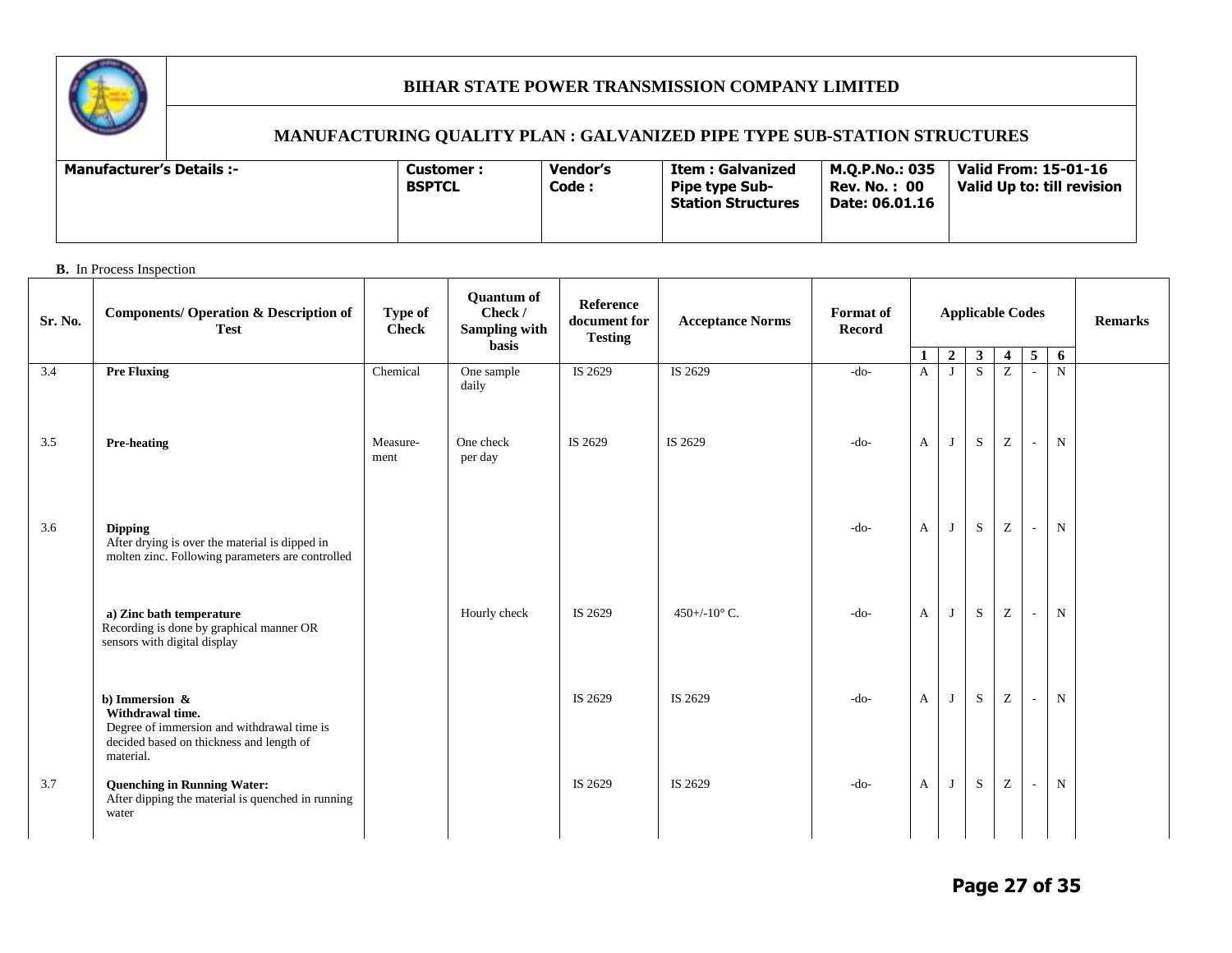

|     | <b>Manufacturer's Details:-</b>                                                                                                             | Customer:<br><b>BSPTCL</b> | Vendor's<br>Code : | <b>Item : Galvanized</b><br><b>Pipe type Sub-</b><br><b>Station Structures</b> | M.Q.P.No.: 035<br><b>Rev. No.: 00</b><br>Date: 06.01.16 | <b>Valid From: 15-01-16</b><br>Valid Up to: till revision |  |  |  |  |  |
|-----|---------------------------------------------------------------------------------------------------------------------------------------------|----------------------------|--------------------|--------------------------------------------------------------------------------|---------------------------------------------------------|-----------------------------------------------------------|--|--|--|--|--|
| 3.8 | Dichromating:<br>After quenching, material is dipped in sodium<br>dichromatic solution to avoid the white rust.<br>(Proprietary Chemicals.) | One Sample<br>daily        | IS 2629            | IS 2629                                                                        | $\mathbf{A}$<br>-do-                                    | $\mathbf N$<br>S I                                        |  |  |  |  |  |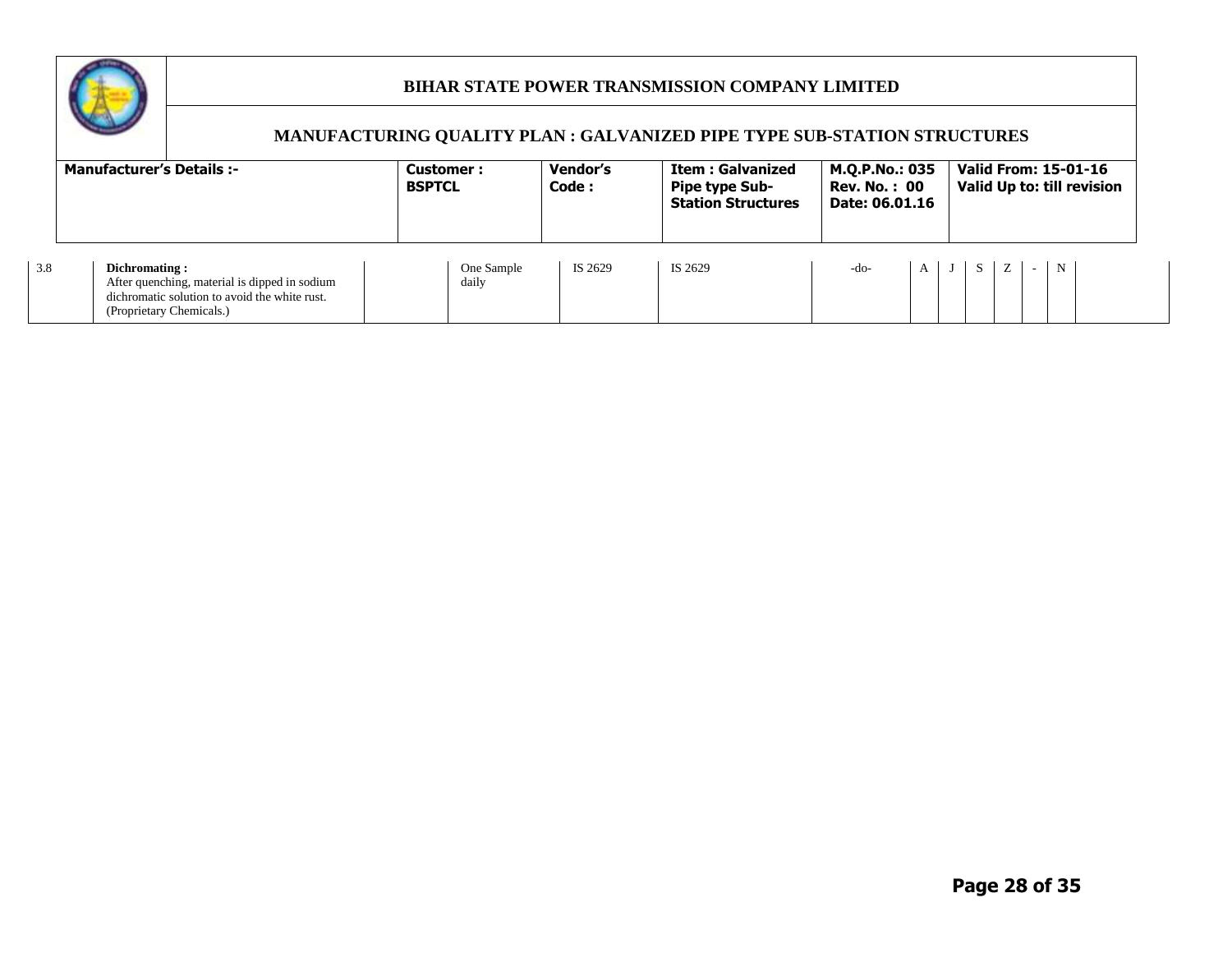

# **MANUFACTURING QUALITY PLAN : GALVANIZED PIPE TYPE SUB-STATION STRUCTURES**

| M.O.P.No.: 035<br>Vendor's<br>Item : Galvanized<br>-: Manufacturer's Details<br><b>Customer :</b><br>Code:<br><b>BSPTCL</b><br><b>Rev. No. : 00</b><br><b>Pipe type Sub-</b><br><b>Station Structures</b><br>Date: 06.01.16 | Valid From: 15-01-16<br>Valid Up to: till revision |
|-----------------------------------------------------------------------------------------------------------------------------------------------------------------------------------------------------------------------------|----------------------------------------------------|
|-----------------------------------------------------------------------------------------------------------------------------------------------------------------------------------------------------------------------------|----------------------------------------------------|

#### **B.** In Process Inspection

| Sr. No. | Components/<br><b>Operation &amp;</b><br><b>Description of Test</b> | <b>Type of Check</b>          | <b>Ouantum of</b><br>Check /<br><b>Sampling</b><br>with basis | <b>Reference</b><br>document for<br><b>Testing</b> | <b>Acceptance Norms</b>                                                                                                                                                                                          | <b>Format</b> of<br><b>Record</b> | <b>Applicable Codes</b> |              |             |                  | <b>Remarks</b>           |             |                                                                                                            |
|---------|---------------------------------------------------------------------|-------------------------------|---------------------------------------------------------------|----------------------------------------------------|------------------------------------------------------------------------------------------------------------------------------------------------------------------------------------------------------------------|-----------------------------------|-------------------------|--------------|-------------|------------------|--------------------------|-------------|------------------------------------------------------------------------------------------------------------|
|         |                                                                     |                               |                                                               |                                                    |                                                                                                                                                                                                                  |                                   | $\mathbf{1}$            | $2\sqrt{ }$  | 3           | $\overline{4}$   | 5                        | 6           |                                                                                                            |
| 4.0     | Galvanizing<br><b>Checking</b>                                      |                               | 100%                                                          |                                                    |                                                                                                                                                                                                                  | $-do-$                            |                         | $\mathbf{J}$ | S           |                  |                          |             |                                                                                                            |
| (a)     | Visual Checking                                                     | Visual                        |                                                               | IS 2629                                            | Surface to be free from defects like bare /<br>black spots, (except when small and<br>suitable for patching) heavy ash & flux<br>inclusions, lumps, pimples, runs etc                                            |                                   | $\mathbf{A}$            |              |             | $\boldsymbol{Z}$ | $\overline{\phantom{a}}$ | N           |                                                                                                            |
| (b)     | Thickness of<br>Zinc coating                                        | Measurement                   | 8 samples /<br>shift                                          | IS 4759                                            | The minimum average zinc coating for all<br>section shall be 87 microns for thickness ><br>$5 \text{ mm}$ & 65 microns for thickness $<$ 5mm<br>and for plates                                                   | $-do-$                            | $\mathbf{A}$            | J            | S           | Z                | $\sim$                   | N           | *For marine<br>mentioned<br>in BPS,<br>$\geq$ 5mm=127<br>micron,<br>$\leq$ 5mm &<br>$plate = 87$<br>micron |
| (c)     | Weight of Zinc<br>coating                                           | Measurement                   | 3 samples /<br>shift                                          | IS 4759 / IS<br>6745                               | (a) For thickness below 5mm, but not less<br>then 2 mm and for plates-Average Mass of<br>Coating -460gm/m <sup>2</sup><br>(b) For thickness 5mm $\&$ above - Average<br>Mass of Coating $-610$ gm/m <sup>2</sup> | $-do-$                            | A                       | J            | $\mathbf S$ | Z                | $\overline{\phantom{a}}$ | $\mathbf N$ | $*For$<br>marine.<br>$\geq$ 5mm=900<br>$gm/m2$ ,<br>$<$ 5mm &<br>$plate=610$<br>gm/m <sup>2</sup>          |
| (d)     | Uniformity<br>of Zinc coating                                       | Measurement                   | 3 samples /<br>shift                                          | IS 2633                                            | Material to withstand<br>4 dips of one minute each without showing<br>signs of copper deposits                                                                                                                   | $-do-$                            | $\mathbf{A}$            | J            | ${\bf S}$   | Z                | $\blacksquare$           | N           |                                                                                                            |
| (e)     | Adhesion Tests of<br>Zinc coating                                   | Pivoted<br><b>Hammer Test</b> | 3 samples /<br>shift                                          | IS 2629                                            | No removal or lifting of coating in areas<br>between hammer impressions                                                                                                                                          | $-do-$                            | A                       | J            | S           | Z                | $\blacksquare$           | N           |                                                                                                            |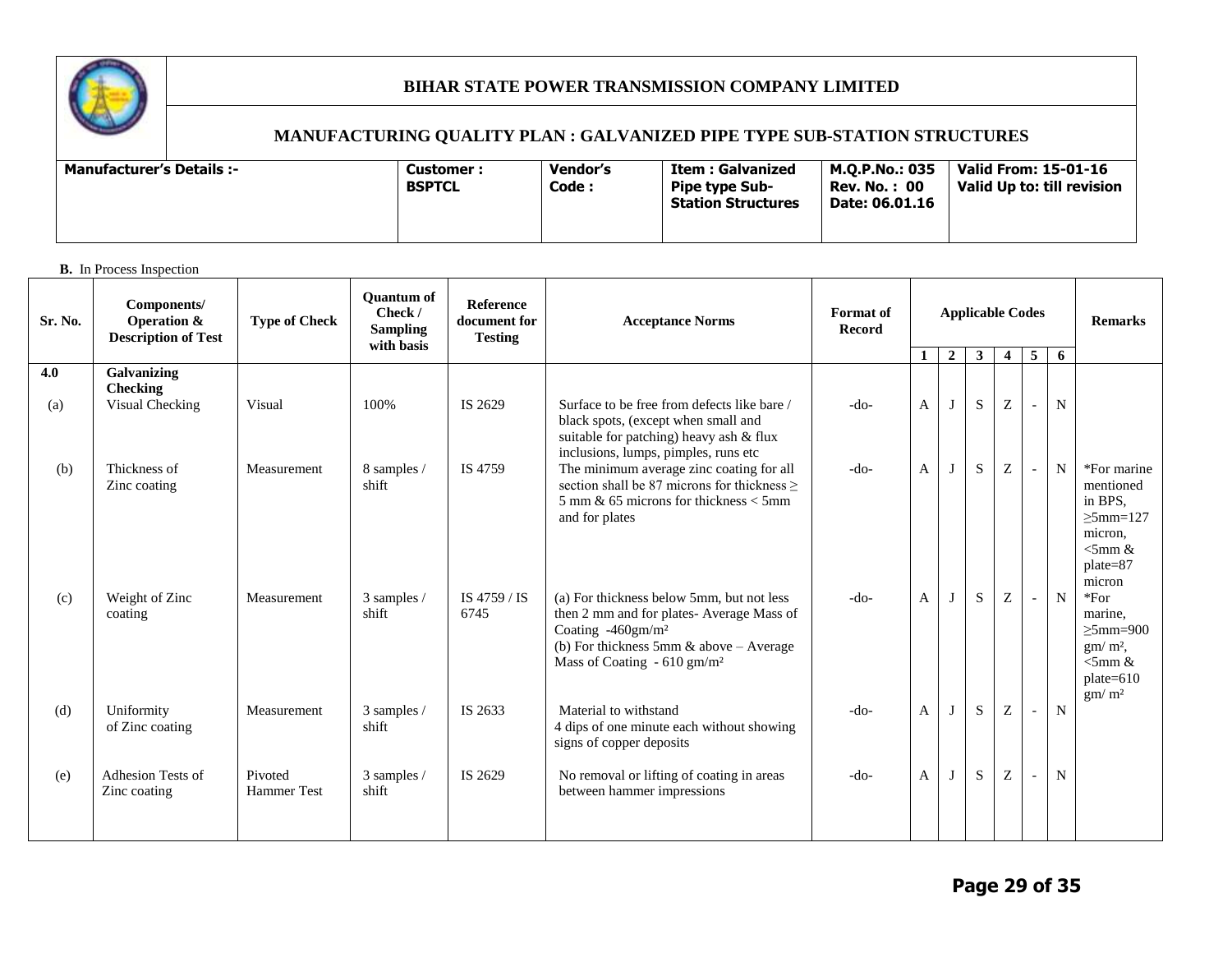

#### **MANUFACTURING QUALITY PLAN : GALVANIZED PIPE TYPE SUB-STATION STRUCTURES**

| M.O.P.No.: 035<br><b>Vendor's</b><br><b>Manufacturer's Details :-</b><br>Item : Galvanized<br><b>Customer :</b><br>Code :<br><b>BSPTCL</b><br><b>Rev. No. : 00</b><br><b>Pipe type Sub-</b><br><b>Station Structures</b><br>Date: 06.01.16 | Valid From: 15-01-16<br>Valid Up to: till revision |
|--------------------------------------------------------------------------------------------------------------------------------------------------------------------------------------------------------------------------------------------|----------------------------------------------------|
|--------------------------------------------------------------------------------------------------------------------------------------------------------------------------------------------------------------------------------------------|----------------------------------------------------|

#### **C.** Final Inspection & Testing

| Sr.<br>No.               | <b>Components/ Operation</b><br>& Description of Test                                                                                                                           | <b>Type of Check</b> | <b>Quantum of</b><br><b>Check / Sampling</b><br>with basis | Reference document for<br><b>Testing</b>        | <b>Acceptance Norms</b>                         | Format<br>of Record |   |                | <b>Applicable Codes</b> | <b>Remarks</b> |       |   |                             |
|--------------------------|---------------------------------------------------------------------------------------------------------------------------------------------------------------------------------|----------------------|------------------------------------------------------------|-------------------------------------------------|-------------------------------------------------|---------------------|---|----------------|-------------------------|----------------|-------|---|-----------------------------|
|                          |                                                                                                                                                                                 |                      |                                                            |                                                 |                                                 |                     |   | $\overline{2}$ | $\mathbf{3}$            | $\overline{4}$ | $5-5$ | 6 |                             |
| 5.0<br>$\left( a\right)$ | <b>FINAL INSPECTION &amp;</b><br><b>TESTING</b><br>(Inspection Engineer to<br>Check/ensure compliance<br>to notes/General<br>Requirements given on<br>Notes of MQP.<br>VISUAL & |                      | One sample for                                             | Please refer                                    | Please refer                                    | Test                | A |                | $\mathbf{U}$            | Z              |       | Y | <b>DISPATCH</b>             |
|                          | <b>DIMENSIONAL</b><br><b>INSPECTION</b><br>For Fabrication (as per<br>approved dwg.) $&$<br>Galvanizing                                                                         | Visual & Measurement | Every 50 MT/<br>section/Lot or part<br>thereof             | Sr. No 2(a)<br>to $2(i)$<br>& Cl. No.<br>4.3(a) | Sr. No 2(a)<br>to $2(j)$<br>& Cl. No.<br>4.3(a) | Report              |   |                |                         |                |       |   | <b>CLEARAN</b><br><b>CE</b> |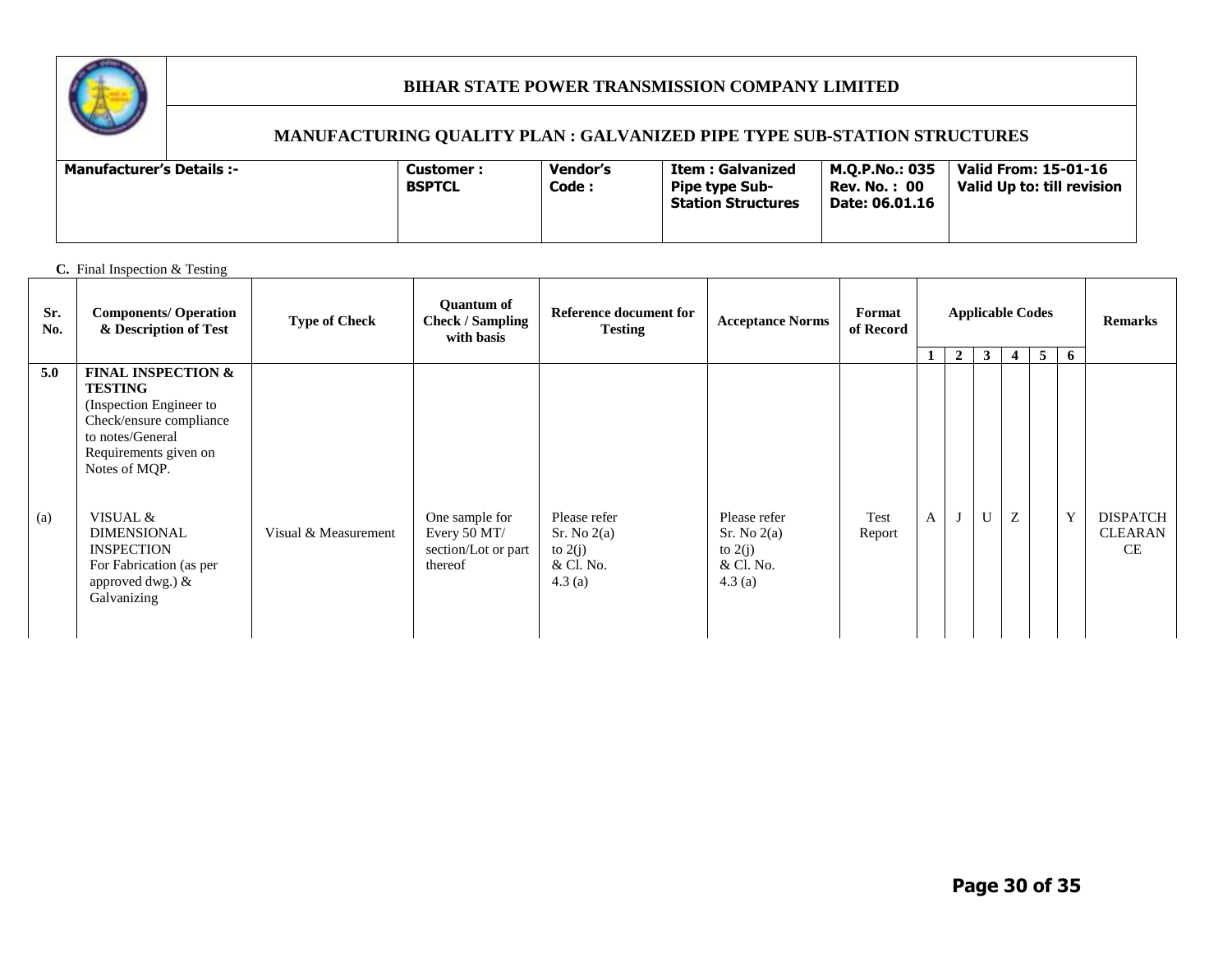

|     | <b>Manufacturer's Details :-</b>                                                                                                                                                                                        | Vendor's<br>Customer:<br>Code:<br><b>BSPTCL</b>                                                                                                                         |                                                                  |                                  | <b>Item: Galvanized</b><br><b>Pipe type Sub-</b><br><b>Station Structures</b> | M.Q.P.No.: 035<br><b>Rev. No.: 00</b><br>Date: 06.01.16 | <b>Valid From: 15-01-16</b><br>Valid Up to: till revision |                   |   |             |                                                |  |  |
|-----|-------------------------------------------------------------------------------------------------------------------------------------------------------------------------------------------------------------------------|-------------------------------------------------------------------------------------------------------------------------------------------------------------------------|------------------------------------------------------------------|----------------------------------|-------------------------------------------------------------------------------|---------------------------------------------------------|-----------------------------------------------------------|-------------------|---|-------------|------------------------------------------------|--|--|
| (b) | <b>MECHANICAL</b><br><b>PROPERTIES</b>                                                                                                                                                                                  | (i) UTS Test<br>(ii) Yield Stress Test<br>(iii) Percentage<br><b>Elongation Test</b><br>(iv) Bend Test<br>(v) Flattening test<br>(applicable for pipe<br>above 50mm NB) | One sample for<br>Every 50 MT/<br>section/Lot or part<br>thereof | IS 2062, IS 1161<br>IS 2062:2011 | IS 2062, IS 1161<br>Needs to match TC<br>of primary sources                   | Test<br>$\mathbf{A}$<br>Report                          |                                                           | U                 | Ζ | Y<br>$\sim$ | <b>DISPATCH</b><br><b>CLEARAN</b><br><b>CE</b> |  |  |
| (c) | <b>Chemical Properties</b><br>(only applicable for black<br>angle sections procured<br>from primary sources<br>without stage DISPATCH<br><b>CLEARANCES</b> /<br><b>INSTRUCTIONSby</b><br><b>BSPTCL</b> at source place) | Spectro Analysis                                                                                                                                                        | $-do-$                                                           |                                  |                                                                               | Test<br>А<br>Report                                     | J/                                                        | U<br>$\mathbf{V}$ | Z | Y           | <b>DISPATCH</b><br><b>CLEARAN</b><br>CE.       |  |  |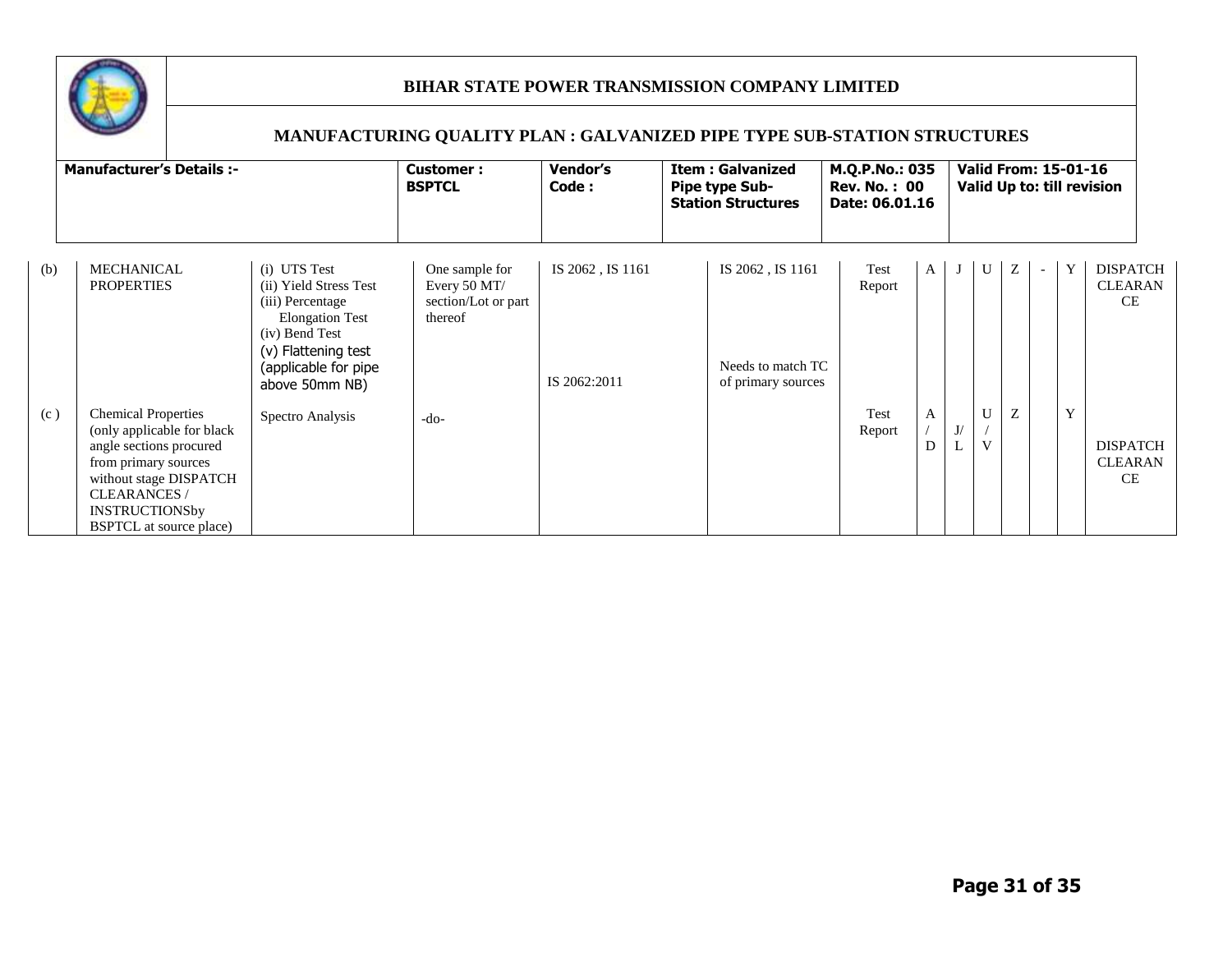

#### **MANUFACTURING QUALITY PLAN : GALVANIZED PIPE TYPE SUB-STATION STRUCTURES**

| <b>Manufacturer's Details :-</b> | Customer:<br><b>BSPTCL</b> | Vendor's<br>Code : | Item : Galvanized<br><b>Pipe type Sub-</b><br><b>Station Structures</b> | M.O.P.No.: 035<br><b>Rev. No. : 00</b><br>Date: 06.01.16 | <b>Valid From: 15-01-16</b><br>Valid Up to: till revision |
|----------------------------------|----------------------------|--------------------|-------------------------------------------------------------------------|----------------------------------------------------------|-----------------------------------------------------------|
|----------------------------------|----------------------------|--------------------|-------------------------------------------------------------------------|----------------------------------------------------------|-----------------------------------------------------------|

#### **C.** Final Inspection & Testing

| Sr. No. | Components/<br><b>Operation &amp;</b><br><b>Description of Test</b>     | <b>Type of Check</b>                                                                                                                     | <b>Quantum of</b><br>Check /<br><b>Sampling</b><br>with basis       | Reference<br>document for<br><b>Testing</b> | Acceptance<br><b>Norms</b>                                           | <b>Format of</b><br>Record |              | <b>Applicable Codes</b> |                                                                      |   |  |   | <b>Remarks</b>     |
|---------|-------------------------------------------------------------------------|------------------------------------------------------------------------------------------------------------------------------------------|---------------------------------------------------------------------|---------------------------------------------|----------------------------------------------------------------------|----------------------------|--------------|-------------------------|----------------------------------------------------------------------|---|--|---|--------------------|
|         |                                                                         |                                                                                                                                          |                                                                     |                                             |                                                                      |                            | 1            |                         | $5^{\circ}$<br>$\overline{2}$<br>$\mathbf{3}$<br>6<br>$\overline{4}$ |   |  |   |                    |
| (d)     | <b>GALVANIZING</b><br><b>TESTS</b><br>(includes for<br>foundation bolt) | i) Thickness of Zinc Coating<br>ii) Weight of Zinc Coating<br>iii) Uniformity of Zinc<br>Coating<br>iv) Adhesion Test of Zinc<br>Coating | One sample<br>for<br>Every 50 MT/<br>section<br>and part<br>thereof | IS 2629/IS<br>4759/IS<br>6745/IS 2633/      | Please refer Cl.<br>4.0                                              | <b>Test Report</b>         | $\mathbf{A}$ |                         | $\mathbf{U}$                                                         | Z |  | Y | Dispatch Clearance |
|         | For Foundation bolt-<br>a) Dimensional test                             | Measurement                                                                                                                              | Sampling as<br>per IS<br>1367/2500                                  | <b>BSPTCL</b><br>Drawing                    | <b>BSPTCL</b><br>Drawing                                             | <b>Test Report</b>         | $\mathbf{A}$ |                         | U                                                                    | Z |  | Y | Dispatch Clearance |
|         | b) Mechanical Test<br>UTS, Yield &<br>Elongation                        | Mechanical                                                                                                                               | 2 sample per<br>heat/cast/lot<br>of 100MT                           | As per IS<br>2629/SAE 1018                  | As per IS<br>2629/SAE 1018                                           |                            |              |                         |                                                                      |   |  |   |                    |
|         | c)Chemical Test                                                         | Spectro Analysis                                                                                                                         | 2 sample<br>/heat/cast/lot<br>or part thereof                       | $-do-$                                      | Chemistry<br>needs to be at<br>par of raw<br>material<br>supplier TC | TPL Report                 |              |                         |                                                                      |   |  |   |                    |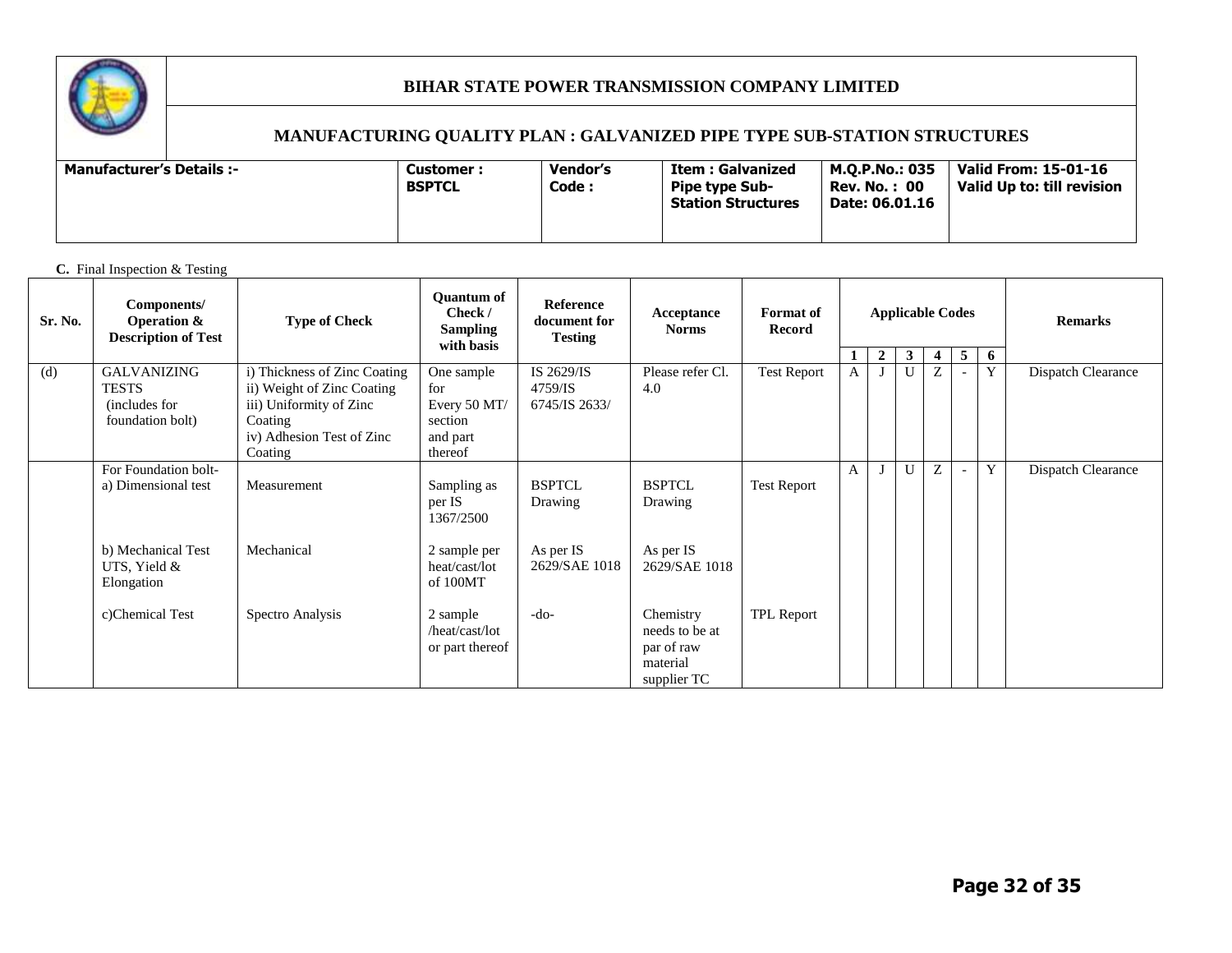

|     | <b>Manufacturer's Details :-</b>              |       | Customer:<br><b>BSPTCL</b> | Vendor's<br>Code : | Item : Galvanized<br><b>Pipe type Sub-</b><br><b>Station Structures</b>                       |                                                       | M.Q.P.No.: 035<br><b>Rev. No.: 00</b><br>Date: 06.01.16 |  | <b>Valid From: 15-01-16</b><br>Valid Up to: till revision                                                                                                                                                                                                                                                                    |                           |
|-----|-----------------------------------------------|-------|----------------------------|--------------------|-----------------------------------------------------------------------------------------------|-------------------------------------------------------|---------------------------------------------------------|--|------------------------------------------------------------------------------------------------------------------------------------------------------------------------------------------------------------------------------------------------------------------------------------------------------------------------------|---------------------------|
| 6.0 | Packing, Storing,<br>Bundling and<br>Handling | 100 % |                            |                    | IS802/BSPTCL<br>specn./Packing<br>list to be<br>submitted along<br>with dispatch<br>documents | Tower<br>manufacturer'<br>s Log<br>Book/Format<br>No. |                                                         |  | Pieces of light sections<br>to be wire bundled and<br>heavy sections to be<br>supplied loose. Stacking<br>have<br>to<br>ventilation and kept<br>inclined. Damage to<br>galvanization coating to<br>avoided<br>be<br>handling. to<br>sequential supplies and<br>other details as per<br>technical<br>BSPTCL<br>specification. | proper<br>while<br>ensure |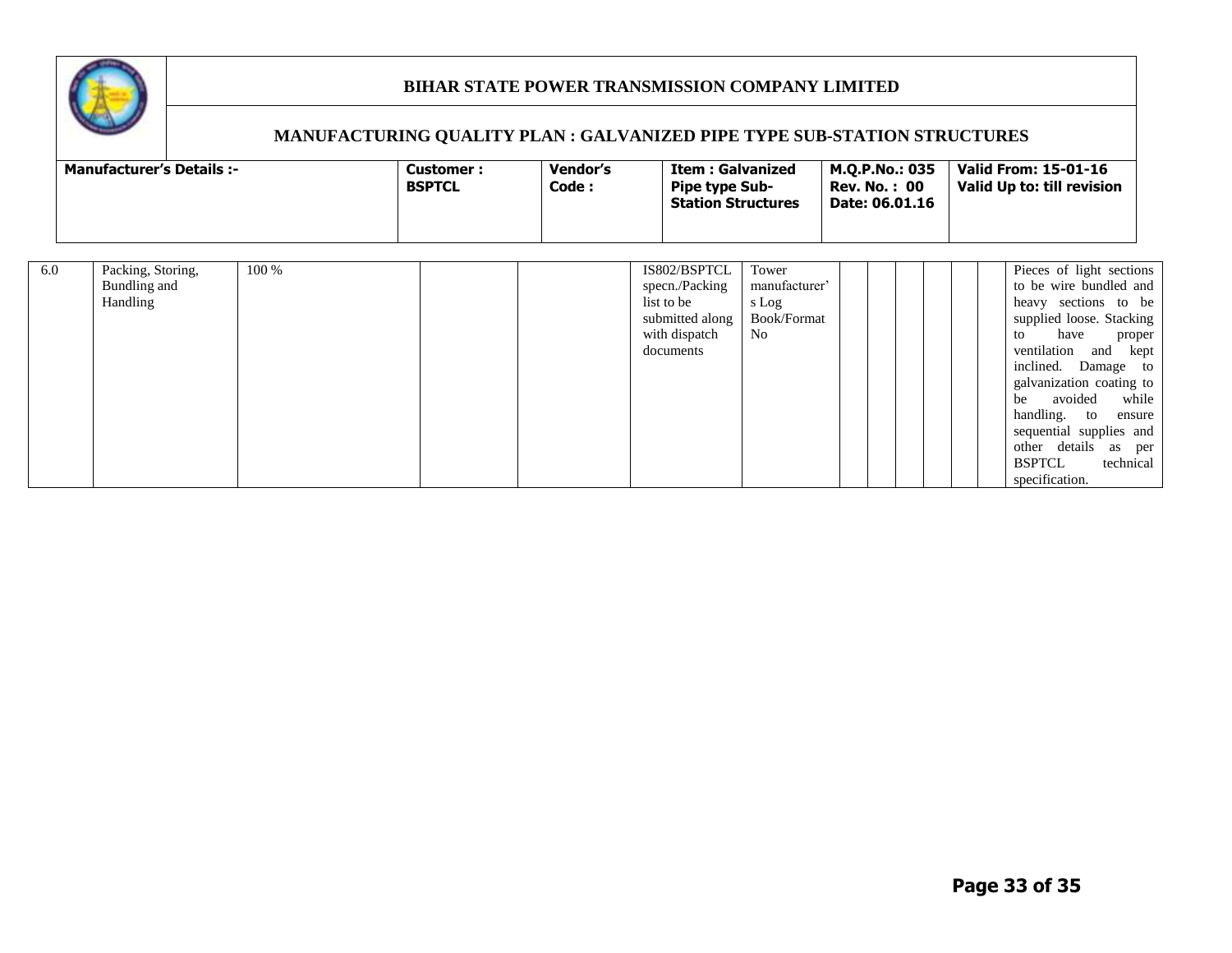

#### **MANUFACTURING QUALITY PLAN : GALVANIZED PIPE TYPE SUB-STATION STRUCTURES**

|--|--|

#### **NOTES/GENERAL REQUIREMENTS TO BE CHECKED/ENSURED**

(1) The manufacturer if purchasing the steel sections directly from the re-rollers, the BSPTCL approved Re-roller MQP to be ensured. If black angle sections are procured from primary producers, the manufacturer have the responsibility to check the chemistry of material meeting the test certificate values. The pipes are required to be procured from BSPTCL approved sources only.

- (2) Nuts & Bolts and Step Bolts & Nuts & other bought out items to be procured from BSPTCL approved sources and inspection at sub-vendor's works.
- (3) Welding procedure and Welder's performance qualification approval by BSPTCL is required in case welding is involved at any stage of fabrication/erection.
- (4) All bent pieces shall be checked at the process of bending by a bend gauge made as per bend ratio/degree shown in the sketch of the item/mark no. On the stand one piece is thoroughly checked with bend gauge and all other pieces are checked by comparison method and pieces are cleared for further process. If the holes are to be made near the bend line the same shall be done after bending.
- (5) The sample pieces consumed in a testing shall be replenished by the manufacturer at the time of despatch. If the offered material meets the quality requirements, Dispatch Clearances / Instructions shall be issued for total quantity offered without deducting the weight of materials consumed in testing.
- (6) BSPTCL Specification means BSPTCL Technical Specification, Approved Drawing, Approved Technical data sheet and LOA provisions applicable for the specific contract.
- **(7) Grades of steel used and the standards to which they conform shall be as approved by BSPTCL Engineering for the specific contract and shall be indicated in approved Drawings/ BOM/offer list at the time of inspection.**
- (8) Steel plates below 6 mm used for packing plates/Packing washers shall be as per BSPTCL specification/ approved drawings by Engineering Department, Produced as per IS 1079 1994 (Grade-O) are also acceptable however if below 6 mm thickness plates are used as load bearing plates viz. gusset plates, Joint splices etc. same shall confirm to IS 2062 or equivalent standard.
- (10) The manufacturer shall maintain proper co-relation of test certificate with respect to the material from raw material stage to finished material stage (whether procured from main producer or BSPTCL approved Re-rollers)
- (11) The manufacturer shall strip off galvanizing of rejected material before re-galvanizing in case rejection is due to galvanizing defects.
- (12) The manufacturer shall dispose off entire section rejected in physical testing by gas cutting or by machine cutting from any end of rejected mark number.
- (13) In case of any contradiction between Technical Specification / Approved Drawing and MQP, the details mentioned in the Technical Specification / Approved Drawing shall be final.